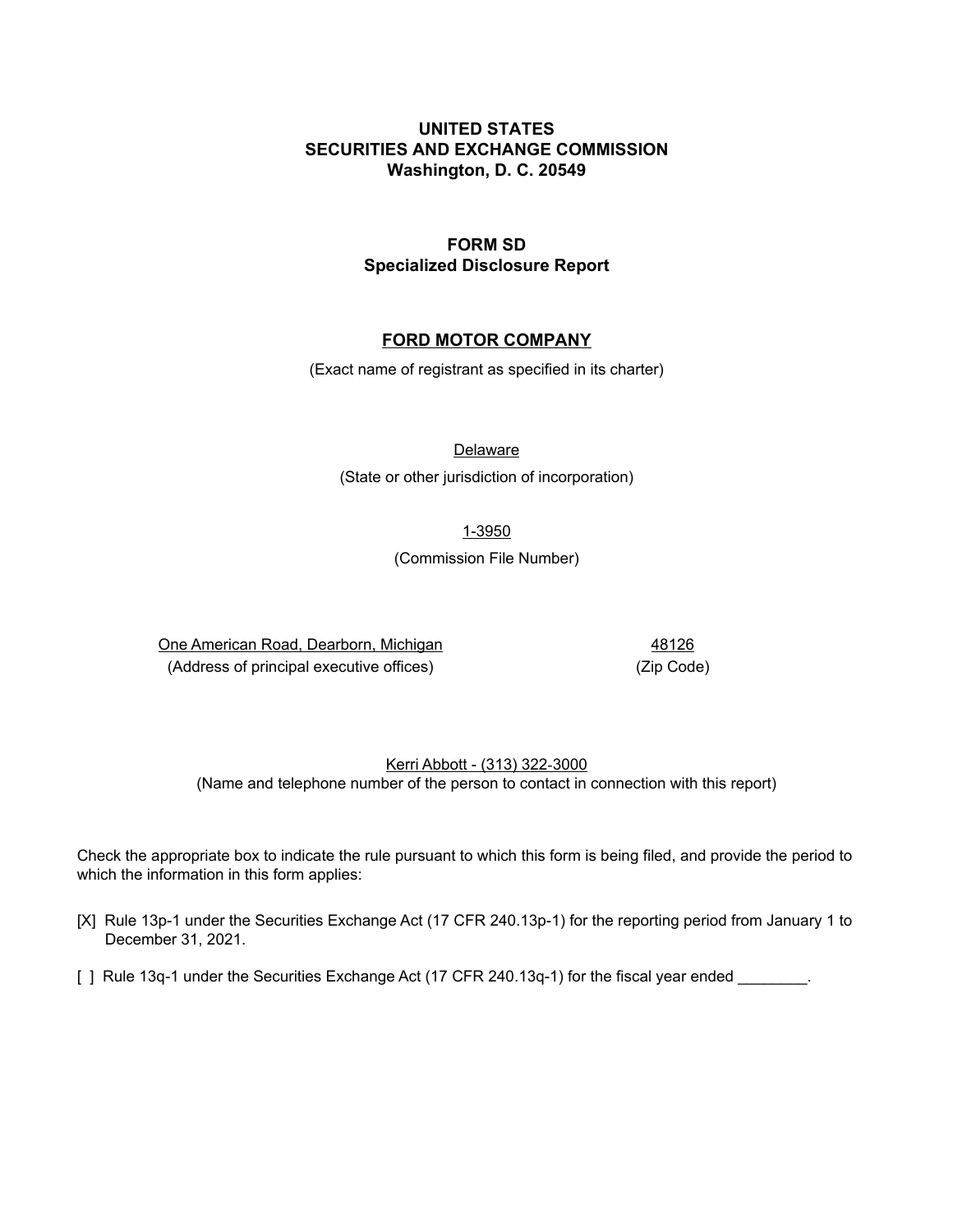#### **Section 1 - Conflict Minerals Disclosure**

#### **Item 1.01 Conflict Minerals Disclosure and Report Item 1.02 Exhibit\***

A copy of our Conflict Minerals Report is filed as Exhibit 1.01 and is publicly available at <u><http://corporate.ford.com></u>.

#### **Section 2 - Resource Extraction Issuer Disclosure**

#### **Item 2.01 Resource Extraction Issuer Disclosure and Report**

Not applicable.

**Section 3 - Exhibits**

#### **Item 3.01 Exhibits**

| <b>Designation</b> | Description                     | Method of Filing       |
|--------------------|---------------------------------|------------------------|
| Exhibit 1.01       | <b>Conflict Minerals Report</b> | Filed with this report |

# **SIGNATURE**

 Pursuant to the requirements of the Securities Exchange Act of 1934, the registrant has duly caused this report to be signed on its behalf by the duly authorized undersigned.

> FORD MOTOR COMPANY (Registrant)

Date: May 31, 2022

 Jonathan A. Jennings By: /s/ Jonathan A. Jennings Vice President, Supply Chain

<sup>\*</sup> Any reference in this Report or the attached exhibit(s) to our corporate website(s) and/or other social media sites or platforms, and the contents thereof, is provided for convenience only; such websites or platforms and the contents thereof are not incorporated by reference into this Report nor deemed filed with the Securities and Exchange Commission.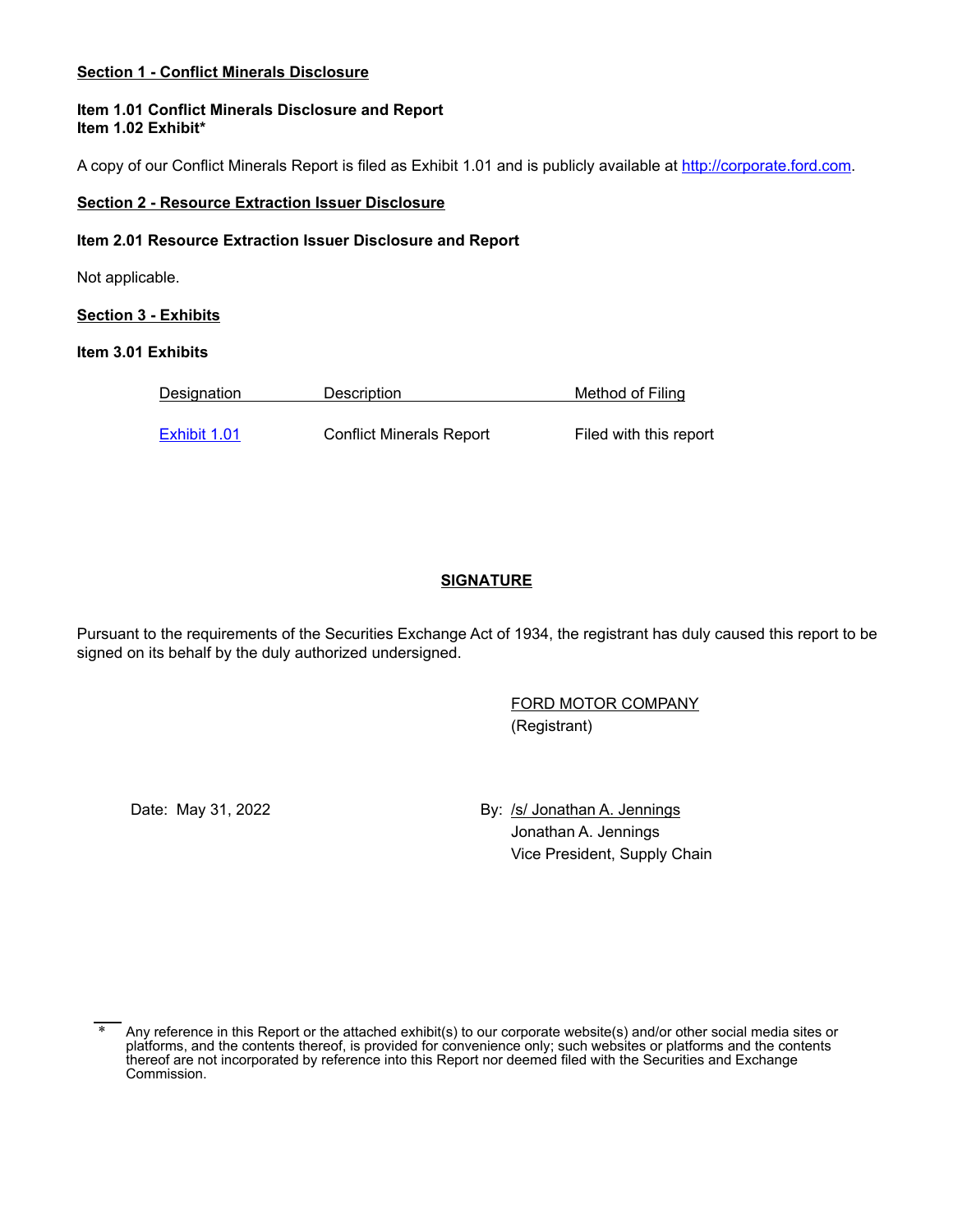# **Ford Motor Company Conflict Minerals Report For The Year Ended December 31, 2021**

 Ford Motor Company is a global company based in Dearborn, Michigan. Ford designs, manufactures, markets, and services a full line of connected, increasingly electrified passenger and commercial vehicles: trucks, utility vehicles, vans and cars, and luxury vehicles. The Company is focused on building the future of zero-emissions vehicles and breaking constraints to lead the electric revolution, investing \$50 billion from 2022 to 2026 in electric vehicles (EV) and the batteries that power them.

 As we take leadership of the electric revolution, our sustainability strategy is to make a positive contribution to society and the environment – from health to human rights to climate change. Everything we are doing – investing in electrification, enhancing connectivity, and developing new products and services – is to revolutionize and enrich the customer experience and earn their trust.

 To advance the transformation of our global automotive business, we are now forming two distinct, strategically interdependent, auto businesses – Ford Blue and Ford Model e. Together with the Ford Pro business, these new complementary organizations will help unleash the full potential of the Ford+ Plan strategy for growth, creating value for our stakeholders and positioning the company to outperform both legacy automakers and new EV competitors.

 Across all of Ford, our commitment to environmental leadership and sustainability focuses on what we build and how we build it. From water to energy and source materials, we're maintaining our focus on manufacturing quality and excellence and reimagining how EVs and the batteries that power them are designed, manufactured, and recycled, creating an all-new electric vehicle ecosystem. We work with our suppliers and business partners for responsible raw material sourcing and enhance battery recycling, and to build out battery recycling and a domestic battery supply chain for our electric vehicles.

 We're also working closely with our suppliers to build supply base capacity that exceeds minimum regulatory compliance requirements and creates shared business value, primarily in four focus areas: protecting and respecting human rights, protecting the environment, responsibly sourced materials, and maintaining responsible business practices. With approximately 4,500 Tier 1 supplier sites around the world, our robust and sustainable supply chain is of crucial importance, with transparency the key to monitoring supply and performance.

 In this report, "Ford," the "Company," "we," "our," "us," or similar references mean Ford Motor Company, our consolidated subsidiaries, and our consolidated variable interest entities of which we are the primary beneficiary, unless the context requires otherwise.

# **1. Overview**

 Since 2014, public companies in the United States have been required to conduct due diligence to determine the origin of conflict minerals in their products and to report annually with the Securities and Exchange Commission. The disclosure rules are intended to further the humanitarian goal of ending violent conflict in the Democratic Republic of the Congo (DRC) and adjoining countries, collectively referred to as the "Covered Countries." The rules consider tin, tungsten, tantalum, and gold to be "conflict minerals" regardless from where they are sourced. We use the term "3TG" when discussing these minerals. By increasing the transparency of 3TG sources, the expectation is that funds from the mineral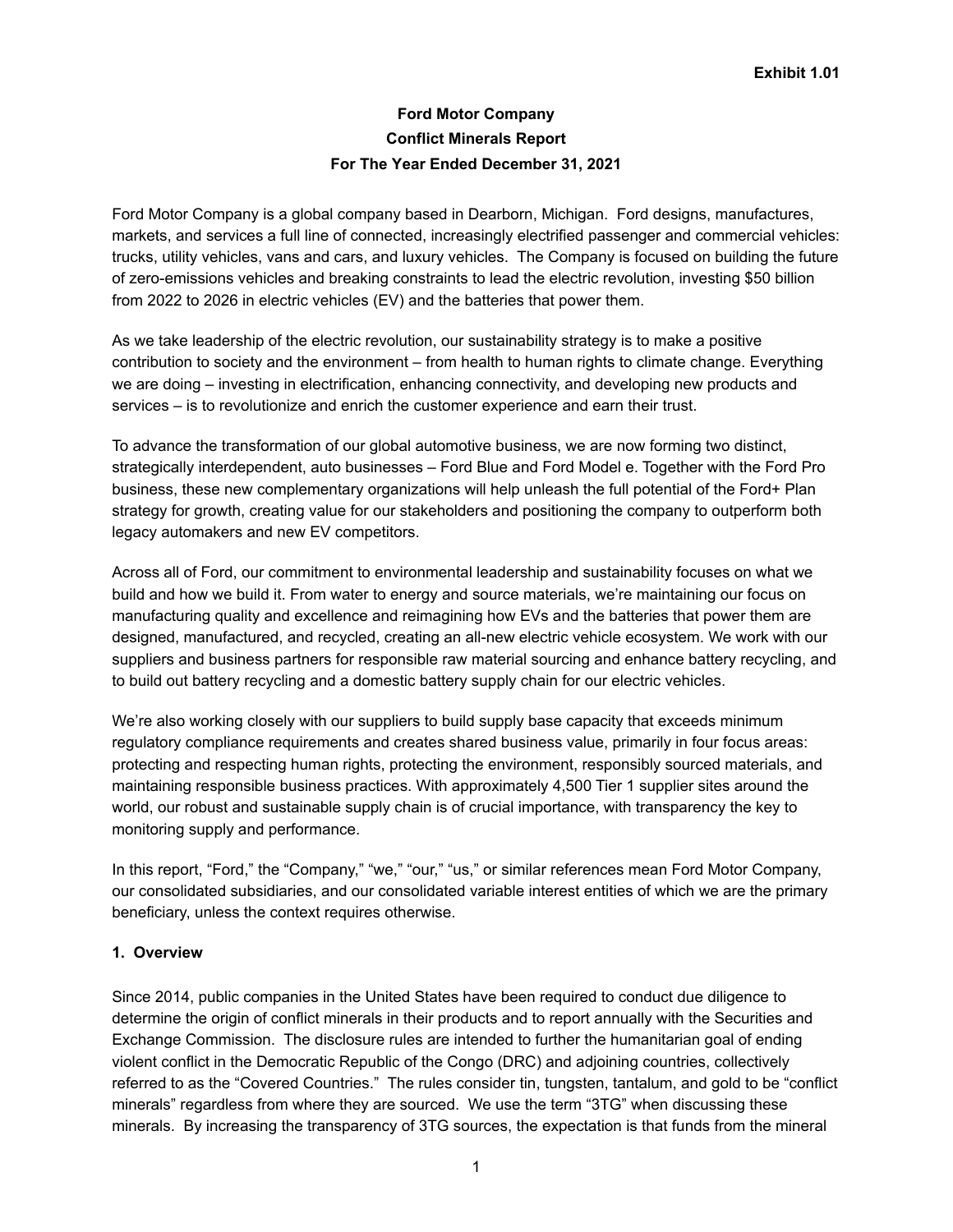trade will not directly or indirectly benefit armed groups in the Covered Countries. Instead, these funds will be redirected to responsible sources of 3TG both in the Covered Countries and other Conflict Affected and High-Risk Areas (CAHRA).

 3TG is used in many automotive parts and components, from propulsion assemblies to electrical components. We work to ensure that the 3TG used in our vehicles is responsibly sourced. Ford defines a responsible source of 3TG as a smelter or refiner that provides 3TG material and has been validated as conformant to (i.e., successfully completed) or is active in (i.e., currently participating) a 3<sup>rd</sup> party audit of its management systems and sourcing practices according to one of the following schemes: the Responsible Minerals Assurance Process (RMAP); the London Bullion Market Association (LBMA); or the Responsible Jewelry Council (RJC) Chain of Custody audit protocols. We expect the use of responsibly sourced 3TG in our supply chain to support the development of a "DRC conflict free" 3TG mineral trade in the Covered Countries.

 To help us achieve our sourcing goals and to comply with the relevant disclosure rules, our Responsible Materials Sourcing policy requires our direct suppliers of components containing 3TG to conduct due diligence to understand the origins of 3TG in their components, source 3TG responsibly (as described above), and not knowingly provide us with 3TG parts that contribute to conflict. One of the best ways to provide transparency for the sources of 3TG is to disclose which 3TG smelters and refiners are reported by our supply chain. Smelters and refiners procure minerals that they process into usable metals and are a key area for due diligence in our complex mineral supply chain. Once minerals are processed into usable metals, they become part of components and it becomes more difficult to determine origins of the material. If our suppliers identify smelters or refiners that are not conformant to or active in a 3<sup>rd</sup> party responsible mineral sourcing validation program, Ford asks suppliers to encourage the smelters or refiners to participate in RMAP by contacting non-participating smelters or refiners directly or consider alternate sourcing arrangements.

Our new <u>Supplier Code of [Conduct](https://corporate.ford.com/operations/governance-and-policies/supplier-code-of-conduct.html)</u> (SCoC), integrated within Ford's Global Production Terms and Conditions as a requirement to conduct business with Ford, strengthened our suppliers' contractual obligations for conflict minerals reporting requirements. Our SCoC requirements include Ford's commitment to protect and respect human rights, the environment, maintain responsible business practices and responsibly source materials. The SCoC requires suppliers to adopt a similar code and extend the same obligations to their sub-contractors, demonstrate compliance, conduct due diligence, provide grievance mechanisms, and report suspected wrongdoing. Additionally, we have restructured our Supplier Social Responsibility and Anti-Corruption Supplier Guide to align to the new SCoC. This Supplier Guide provides additional resources to support compliance with the SCoC and improvement in overall sustainability performance.

# **Determination**

 Through our 2021 data collection and due diligence efforts described below, Ford has reason to believe some 3TG contained in our products may come from Covered Countries. Annex 1 to our report contains a list of confirmed smelters and refiners included in the reports submitted by our suppliers. Ford has identified 22 3TG smelters and refiners reported by our suppliers that are conformant to RMAP and indicate sourcing directly from DRC and/or Covered Countries.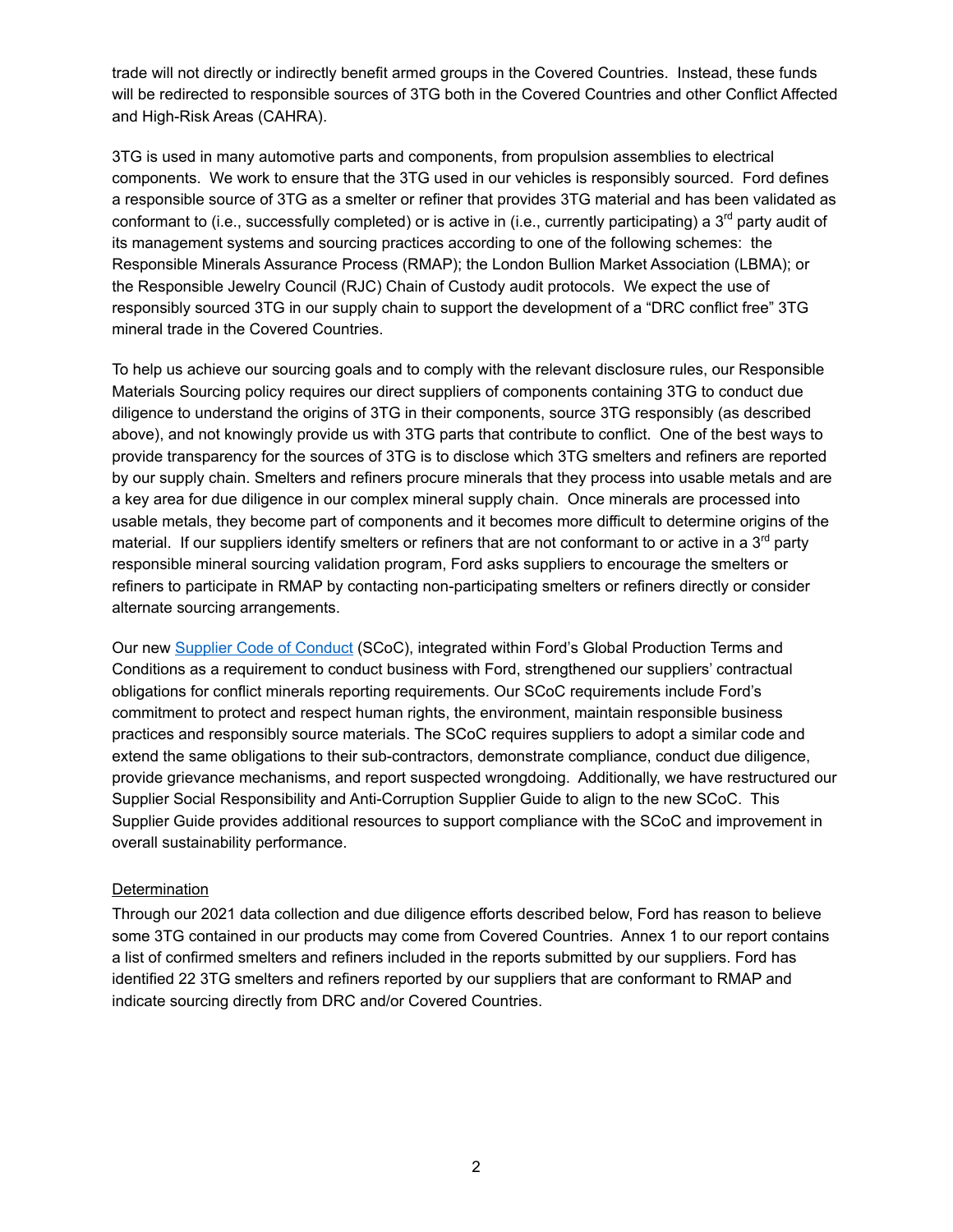# **2. Reasonable Country of Origin Inquiry (RCOI)**

 Since we are layers removed from the smelters and refiners in our supply chain, we rely on our direct suppliers to survey their suppliers who are expected to continue the cascade of reporting requirements until they identify all information concerning the origin of the 3TG contained in the products they supply to us. Our RCOI determination is based on smelter and refiner data received from our in-scope suppliers and compared to the Responsible Minerals Initiative (RMI) RCOI database, which contains aggregated data on the origins of 3TG from RMAP, RJC, and LBMA conformant smelters and refiners. In some cases, information provided by our in-scope suppliers may be incomplete or over-inclusive, resulting in missing or additional RCOI data determination. Our in-scope suppliers are often unable to confirm 3TG country of origin information.

#### RCOI Approach

 For reporting purposes, we required our in-scope direct suppliers to complete the conflict minerals reporting template (CMRT) developed by the RMI. Suppliers submit their completed CMRT via email or by uploading it to a specific website.

 To determine our in-scope suppliers, we performed a risk-based assessment of all suppliers of components or parts to our plants based on expected spend and 3TG content as reported through the International Material Data System (IMDS). In aggregate, our in-scope suppliers represent over 80% of our direct expenditures for components or parts. Through our analysis, we can confirm that over 60,000 parts in our vehicles contain some level of 3TG content. 3TG materials are found in parts from all our major systems including interior, exterior and structural, electrified, controls software and connectivity, underbody, and internal combustion engine propulsion and thermal. Of our in-scope parts, 99% contain tin, 12% contain tungsten, 15% contain tantalum, and 42% contain gold, with many parts containing more than one of the 3TG materials. All our vehicles include components containing at least one 3TG material.

 For the seventh year in a row, Ford received responses from 100% of the in-scope suppliers surveyed. We continue to work with our suppliers to improve the quality and completeness of their reports, and we provide corrective action plans to suppliers if their reports are incomplete, inconsistent with information previously reported through IMDS, response rates from their sub-suppliers are less than 100%, and/or their CMRT contained smelters or refiners that are not identified as conformant to or active in the RMAP, LBMA, or RJC responsible sourcing validation programs. If suppliers report eligible, non-participating smelters or refiners, suppliers receive a report identifying the non-participating smelters and refiners with recommended actions in addition to the corrective action plans. These recommended actions, as described below in Section 4.2, request gathering additional information or conducting due diligence based on external risk indicators. Ford then conducts training sessions on how various recommended corrective actions can be addressed and implemented within supply chain.

 Corrective action plans resulted in 40 suppliers significantly improving data quality on their CMRT by including smelter lists, increasing their sub-supplier response rates, and cross-checking the RMI smelter database for conformant smelter or refiner audit status. We also continued our efforts to determine country of origin by sending a direct inquiry to smelters and refiners reported in our supply chain that were not identified on the RMI RCOI list. Our RCOI dataset aggregates country of origin data provided by LBMA validated gold refiners and RCJ validated gold refiners. The data is not specific to an LBMA refiner or RJC refiner and could refer to any or all LBMA-validated or RJC-validated refiners.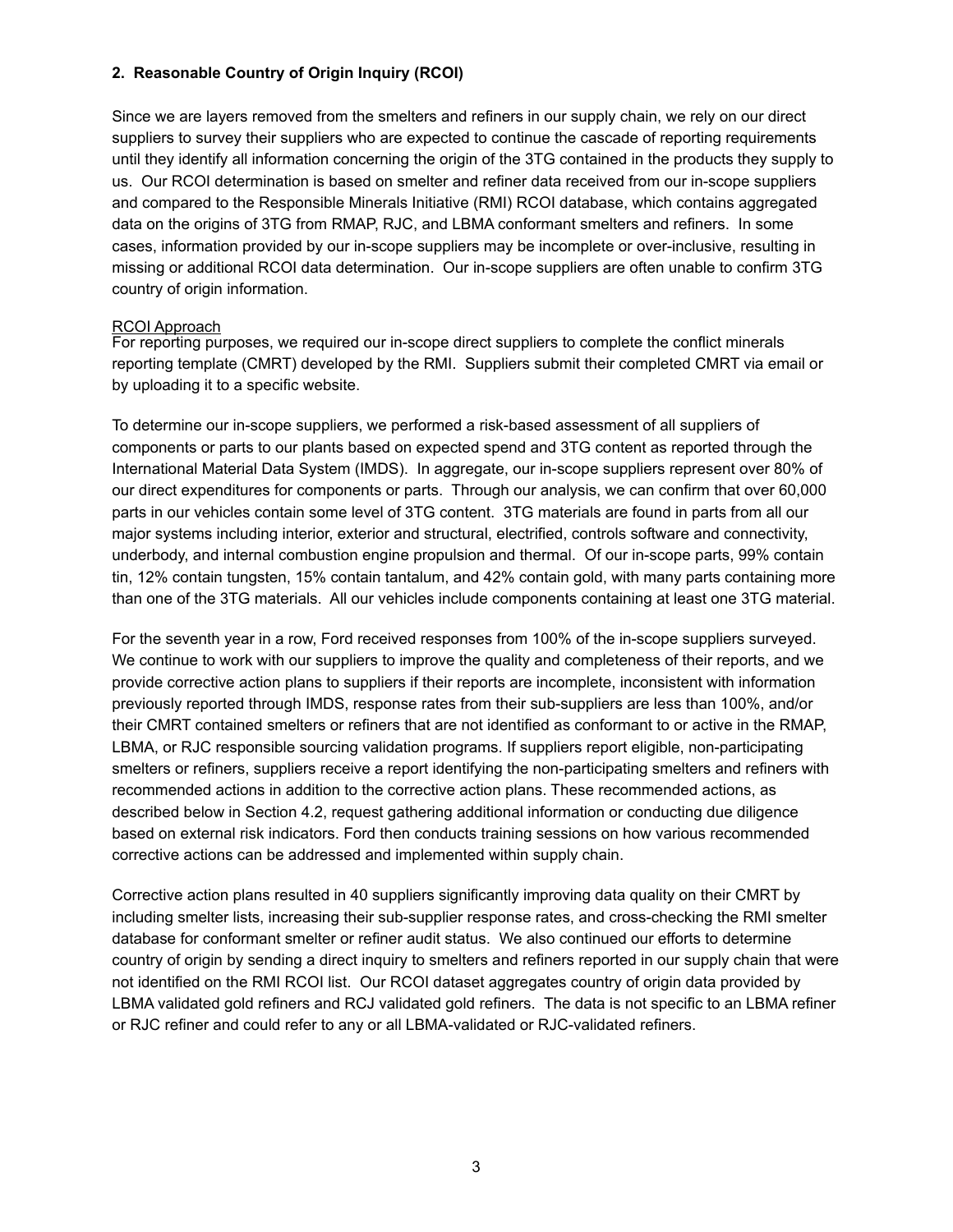# **3. Design of Due Diligence**

 Our due diligence measures have been designed to conform, in all material respects, with the 5-step framework in the Organisation for Economic Co-operation and Development Due Diligence Guidance for Responsible Supply Chains of Minerals from Conflict-Affected and High-Risk Areas, Third Edition, 2016 (OECD Guidance) and the related supplements for 3TG.

# **4. Due Diligence Measures Performed**

# **4.1 Establish Strong Company Management Systems**

Our conflict minerals management system includes the following actions:

- • Established an Executive Steering Team for conflict minerals compliance led by our Vice President, Supply Chain. The team includes the following members:
	- **Chief Government Affairs Officer**
	- **Chief Policy Officer and General Counsel**
	- **Vice President, Sustainability, Environment and Safety Engineering**
	- **Chief Communications Officer**
	- Vice President, Vehicle Hardware and Modules
	- Controller
- • Established a cross-functional working level team to manage conflict minerals compliance. The working level team meets biweekly and holds a semi-annual meeting with the Executive Steering Team to review our conflict minerals compliance status, strategy, continuous improvement objectives, performance to metrics, and legislative updates
- $\bullet$  training sessions to ensure our suppliers understand our reporting and due diligence requirements, assist them in their continuous improvement efforts to increase reporting transparency, and ensure procurement from conformant smelters and refiners • Built supply base knowledge capacity by developing training modules, and conducting
- • Integrated supplier sustainability score cards that communicate conflict mineral compliance with Ford's due diligence requirements and survey response quality into cross-functional executive business unit reviews, including Supply Chain and Product Development input
- • Reported metrics including supplier survey response rate and quality of responses monthly to the Vice President, Supply Chain and integrated these metrics as part of our Supply Chain Sustainability Program covering human rights and the environment
- • Established and communicated our conflict minerals sourcing policy on our public website available by clicking <u>[here](https://corporate.ford.com/responsible-materials-policy)</u> or <u><https://corporate.ford.com>/</u>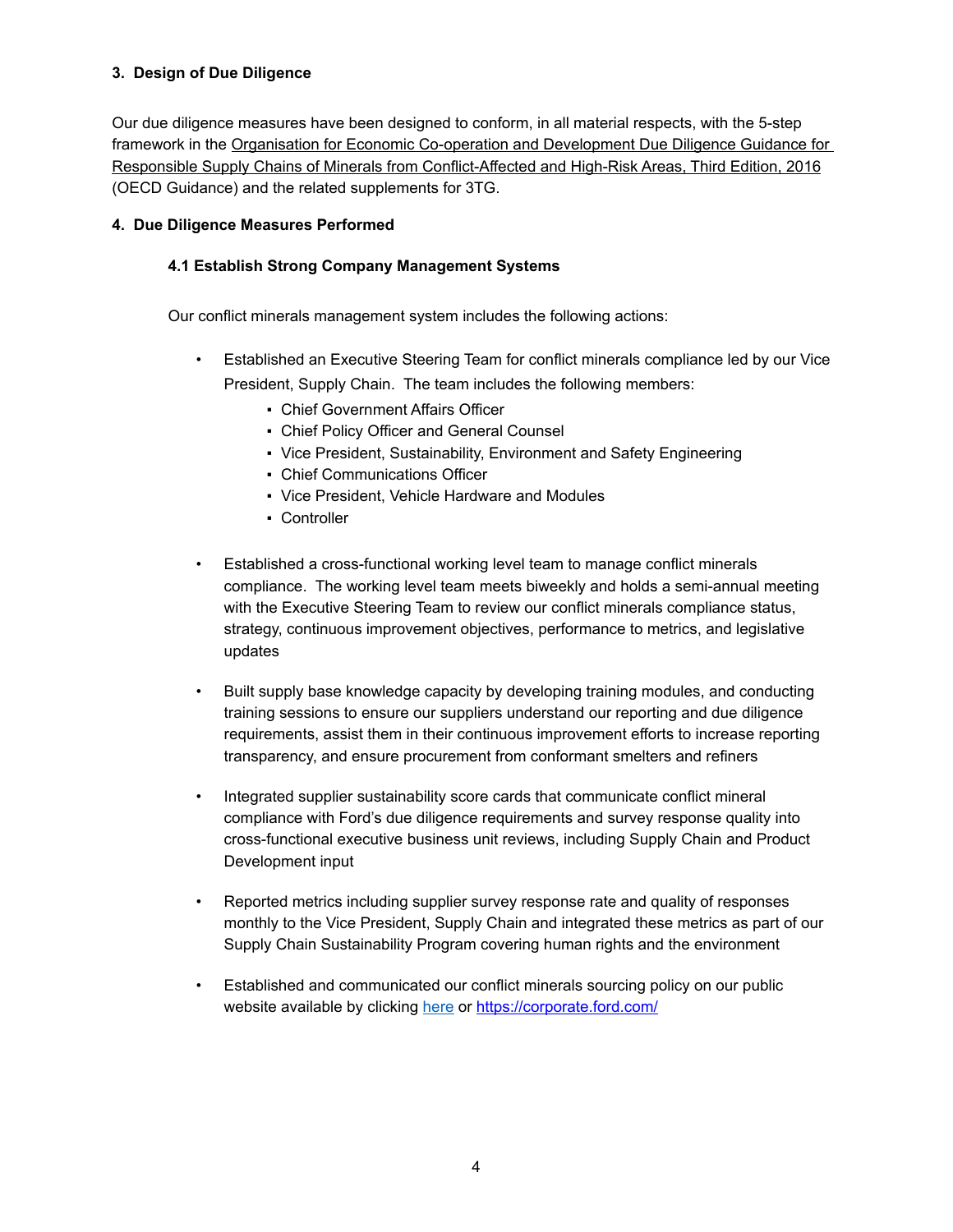• Our conflict minerals policy is:

 To the extent tin, tungsten, tantalum, and gold (3TG) are contained in our products, it is Ford's goal to use DRC conflict free minerals while continuing to support responsible in-region mineral sourcing from the Democratic Republic of the Congo and adjoining countries. As defined in Rule 13p-1 of the Securities Exchange Act of 1934 (the "Rule"), "DRC conflict free" means that a product does not contain conflict minerals necessary to the functionality or production of that product that directly or indirectly finance or benefit armed groups in the Democratic Republic of the Congo or an adjoining country. Ford's responsible materials and related due diligence practices address additional materials originating from Conflict-Affected and High- Risk Areas ("CAHRAs"), as defined by the Organization for Economic Co-operation and Development ("OECD") Due Diligence Guidance for Responsible Supply Chains of Minerals from Conflict-Affected and High-Risk Areas, ("OECD Guidance") and the related supplements for 3TG, including cobalt and mica. We require our suppliers to conduct due diligence to understand the source of the conflict minerals and other requested raw materials used in Ford products, source responsibly, and not knowingly provide products containing minerals that contribute to conflict as described in the Rule. Suppliers must conduct mineral due diligence in alignment with OECD Guidance. Suppliers are required to comply with Ford's annual conflict minerals reporting requirements as published in our Social Responsibility and Anti- Corruption Requirements Supplier Guide. Suppliers are required to use smelters and refiners that have been validated as conformant to an independent 3<sup>rd</sup> party responsible mineral sourcing validation program. Suppliers are expected to provide parts containing raw materials from sources that have been audited against an independent, 3<sup>rd</sup> party standard. Additionally, Ford expects suppliers to extend responsible sourcing and due diligence to include CAHRAS, cascade OECD Guidance mineral due diligence requirements to sub-tier suppliers and report any identified risk in the supply chain to the designated responsible party at Ford.

 Ford may reassess supplier relationships if suppliers fail to comply with minimum requirements.

Effective July 1, 2021

- • Instituted and include conflict minerals reporting requirements as part of our suppliers' contractual obligations through our Supplier Code of Conduct (SCoC), integrated within Ford's Global Production Terms and Conditions and our Supplier Social Responsibility and Anti-Corruption Requirements Supplier Guide
- • Developed internal capacity building training materials for relevant employees outlining our supplier reporting requirements, reporting process, and timeline. Enhanced training to include human rights and working conditions, carbon neutrality and greenhouse gas emissions targets in addition to responsible material sourcing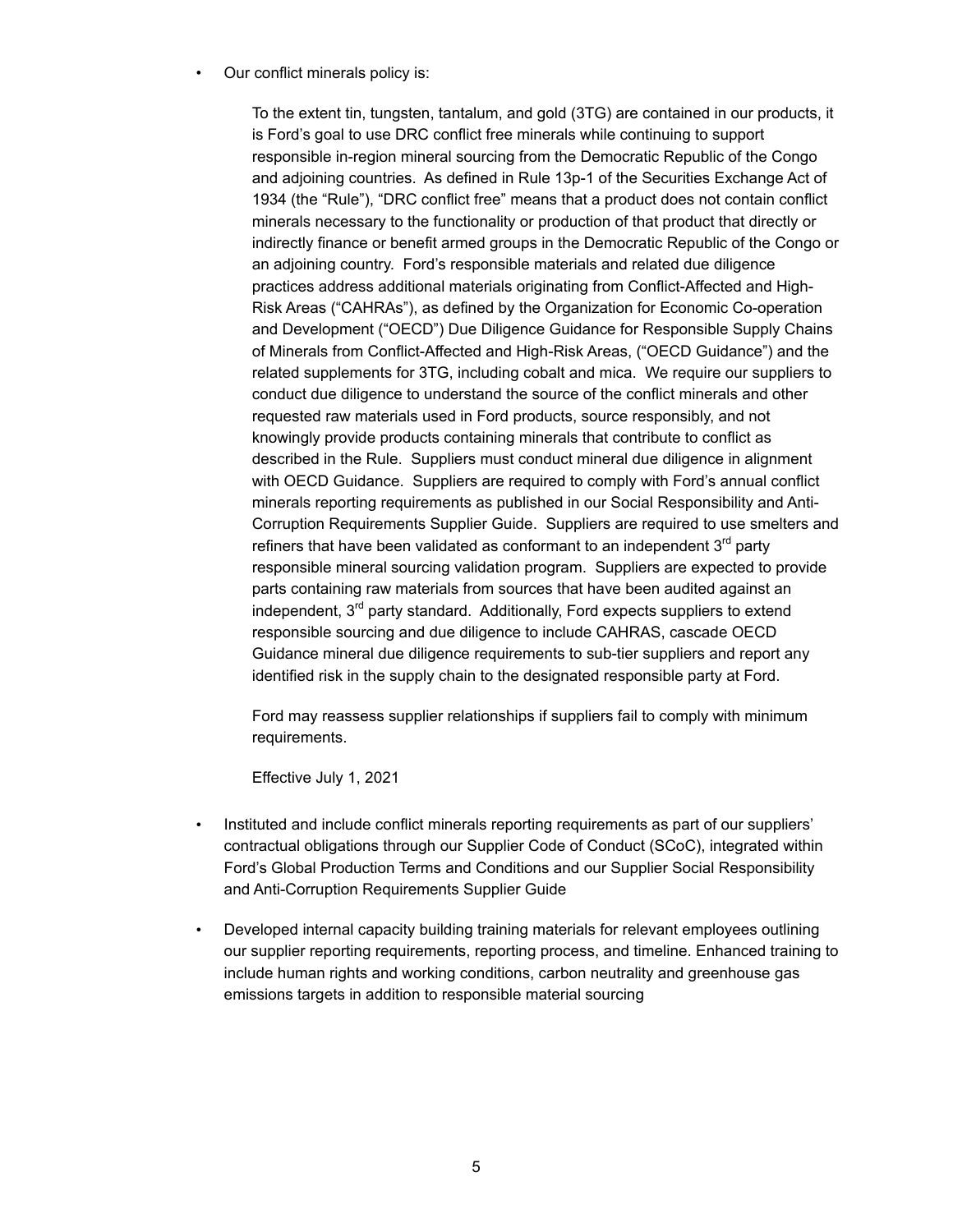- $\bullet$  violations of the law or of our policies. Our people can report violations directly to Human Resources or the Compliance, Ethics and Integrity Office as well as the Office of the General Counsel or the General Auditor's Office. Violations can also be reported using the SpeakUp reporting mechanism, telephone hotlines, websites, or email, some of which allow for anonymous reporting. External stakeholders may report by emailing [SpeakUp@ford.com](mailto:SpeakUp@ford.com). Allegations are reviewed by a cross-functional committee, which oversees any investigations and subsequent corrective or disciplinary action • Our compliance program facilitates the confidential reporting of known or potential
- [corporate.ford.com/social-impact/sustainability/responsible-material-sourcing.html](https://corporate.ford.com/social-impact/sustainability/responsible-material-sourcing.html)) for an online cross-industry platform called the Minerals Grievance Platform (MGP). Ford uses the tool to screen and address grievances linked to 3TG smelters and refiners present in its supply chains. RMI, LBMA, and RJC developed and maintain the MGP to establish a multi-stakeholder mechanism to record and communicate the identification, follow-up, and resolution of grievances for 3TG smelters and refiners related to OECD Annex II risks Added a link to our corporate [Responsible](https://corporate.ford.com/social-impact/sustainability/responsible-material-sourcing.html) Materials Sourcing website (https://

# **4.2 Identify and Assess Risk in the Supply Chain**

 We have dedicated resources and a cross-functional team managing our conflict mineral compliance and responsible sourcing efforts to identify, assess, and mitigate risk in our 3TG supply chain.

 We reviewed in-scope supplier CMRTs for supplier compliance with Ford reporting requirements such as:

- Completion of all required reporting elements
- • Consistency between the expected 3TG metals reported as being intentionally added to the supplier's products and the metals reported in IMDS
- • Presence of a smelter and refiner list that includes expected metals based on IMDS reporting
- Suppliers' sub-tier response rate reported from each CMRT supplier survey
- Identification of smelters and refiners not participating in required  $3<sup>rd</sup>$  party validation programs reported in suppliers' supply chains

 We reviewed our suppliers' CMRT smelter lists to identify and assess supplier risk of reported 3TG sourcing that may not comply with Ford Responsible Material Sourcing Policy and OECD Guidance to use independent 3<sup>rd</sup> party risk-based approach audits, such as RMAP, RJC, and LBMA, to confirm that smelters and refiners have carried out all 5-steps of the OECD Guidance framework. In doing so, we:

- • Compared our suppliers' smelter and refiner lists to the RMI smelter database, and for those smelters and refiners that appear on both lists, we were able to determine their audit status and gain visibility to assess potential risks in our supply chain.
- • Increased transparency and risk awareness by providing suppliers with a list of smelters and refiners reported in their CMRT that were not participating in RMAP, RJC, or LBMA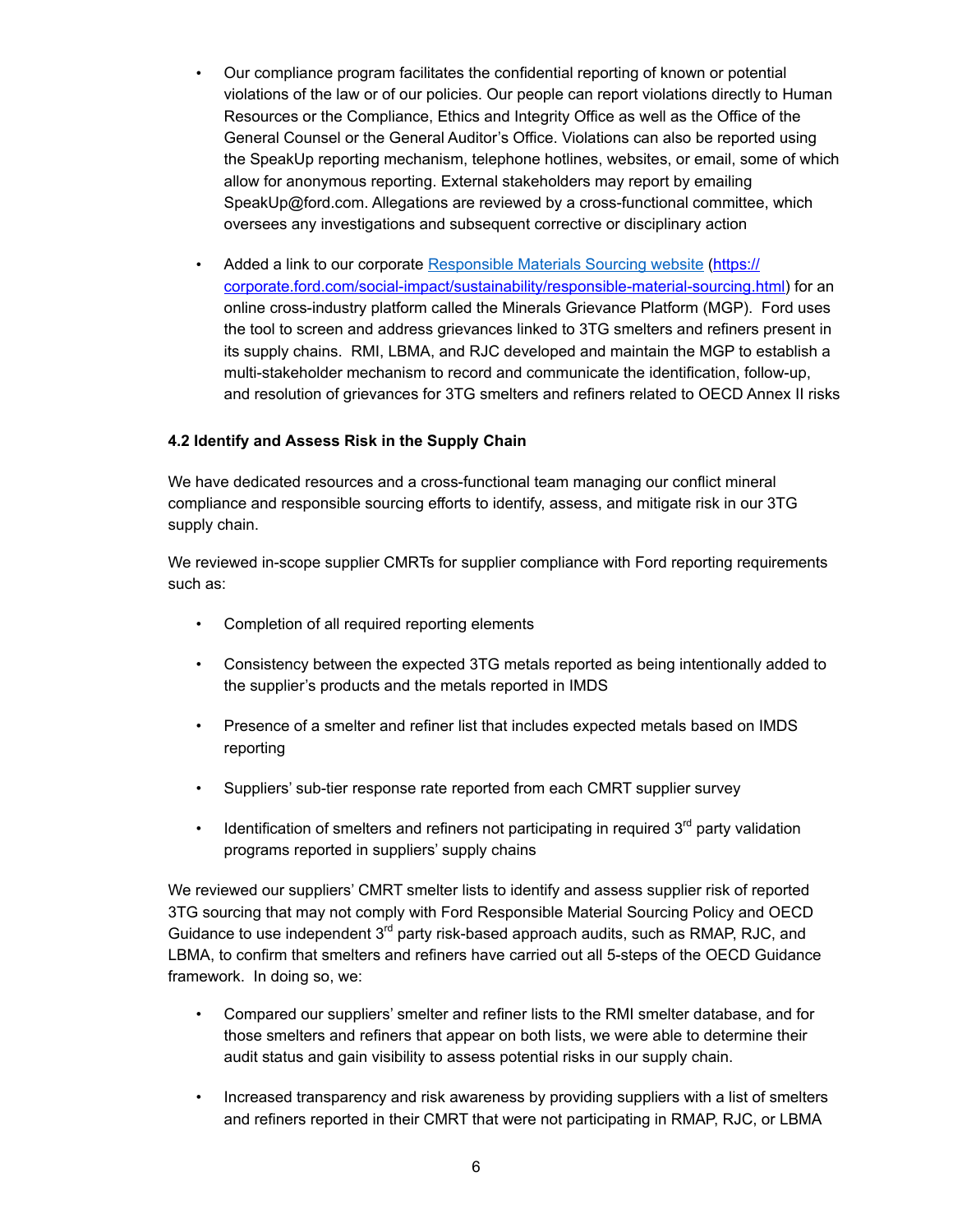- $\bullet$  based on the non-participation status of the smelter • Added a risk assessment to our corrective action plans and specific recommendations
- • Requested suppliers to complete additional due diligence and conduct direct outreach with these smelters and refiners, and/or consider alternate sourcing arrangements for those smelters and refiners
- • Designed and implemented a monthly review of the Mineral Grievance Platform (MGP) for active grievances referencing smelter and refiner facilities reported by Ford suppliers. We tracked the progress of relevant grievances to determine if additional actions to mitigate risk would be needed such as direct outreach and engagement with smelters and refiners or notification to suppliers to conduct additional due diligence regarding reported smelters and refiners in their supply chain

 We developed and implemented a cobalt due diligence management system to assess, identify, and mitigate risk in our cobalt supply chain.

 Although cobalt is not included in the definition of "conflict minerals," we conduct due diligence on cobalt, another mineral in Ford's supply chain originating from CAHRAs as defined by the OECD Guidance. In 2021, we continued to survey in-scope cobalt suppliers to complete the Cobalt Reporting Template (CRT) and received a 100% response and quality rate.

 Ford underwent an assessment of its cobalt due diligence management system for conformance with the requirements of the OECD Guidance in 2019 and 2020. In 2021, Ford conducted a follow-up assessment and demonstrated continued performance improvements, increasing our audit score from 80% to 83% (out of 100%). All findings from the assessment are considered minor or opportunities for improvement only. We demonstrated continued improvement by resolving 4 areas of opportunity such that we are now fully meeting expectations in those areas and were able to reduce a minor finding to an area of opportunity for improvement. We used the audit findings to progressively improve and optimize our mineral due diligence programs, aiming to achieve a positive impact in our supply chains.

# **4.3 Design and Implement a Strategy to Respond to Identified Risk**

 We have established and utilize the following process to respond to identified risks in the supply base:

- $\bullet$ • Follow an escalation process to notify the Vice President, Supply Chain, of risks when identified
- $\bullet$  . progress to the Vice President, Supply Chain • Follow a procedure for risk mitigation including monitoring, tracking, and reporting
- $\bullet$  . and create tailored corrective actions to aid suppliers in improving the quality of their reports and better mitigate identified risks • Utilize our internally developed database to facilitate the analysis of supplier CMRT data

 As part of our risk mitigation process, entities that are reported by our suppliers but that have not been confirmed as an "eligible" smelter or refiner are reported to RMI for validation and assessment. Additionally, if our suppliers' lists contained smelters or refiners not identified on the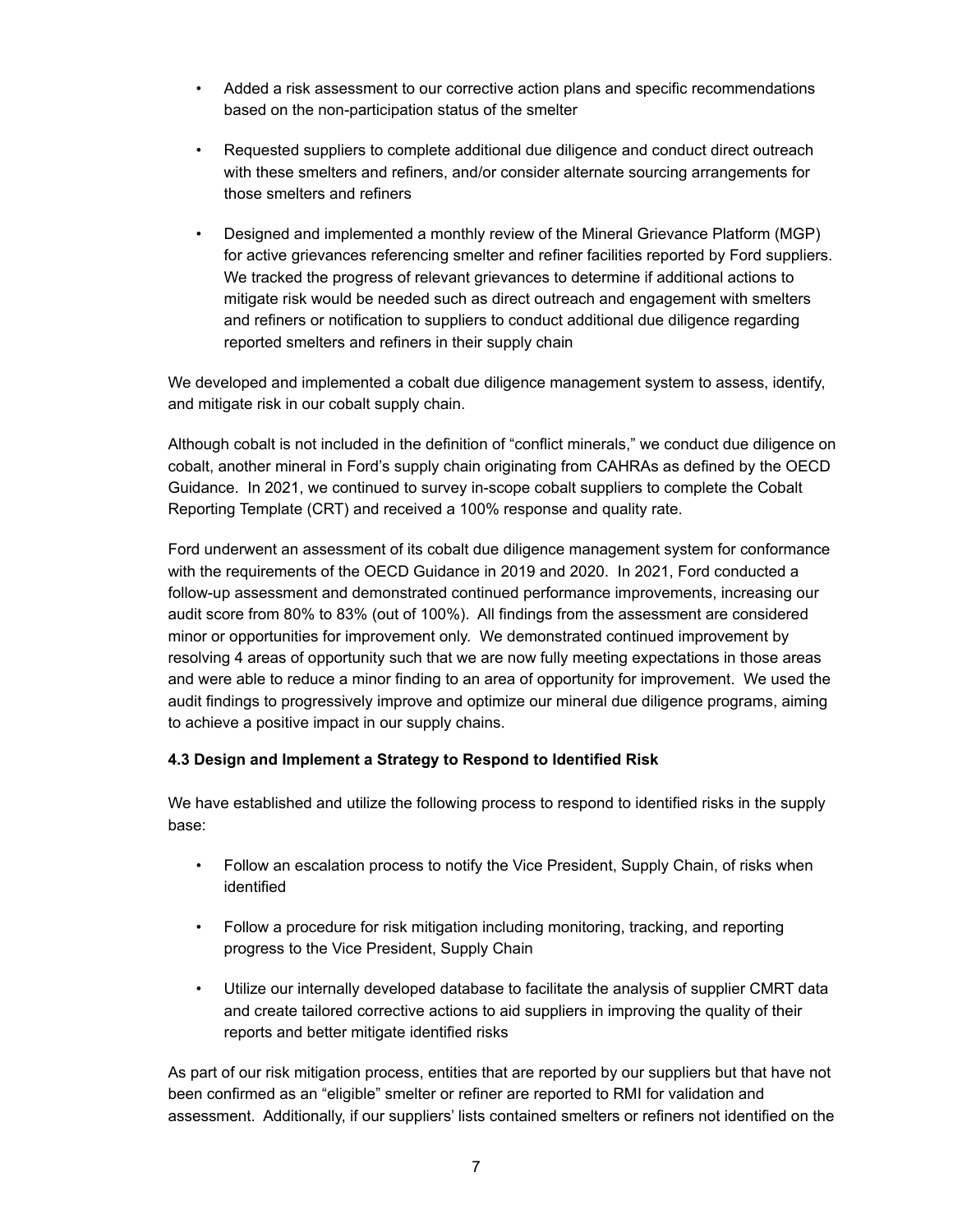RMI public "Conformant" or "Active" Smelter and Refiner RMAP lists, we immediately notified those suppliers. We provided suppliers with a list of smelters/refiners not participating and directed the suppliers where to find the RMI "Conformant" and "Active" Smelter and Refiner information. Per our Responsible Materials Sourcing (RMS) Policy, we require suppliers to use smelters/refiners conformant to a 3<sup>rd</sup> party responsible mineral sourcing validation program like RMAP. We requested suppliers reporting smelters/refiners that are not conformant/active to RMAP to take the following actions to ensure responsibly sourced 3TG and comply with Ford requirements:

- $\bullet$ • Contact sub-suppliers and communicate Ford's requirement to use RMI Active/ Conformant smelters/refiners
- • Encourage sub-suppliers to also cascade expectations to use Active/Conformant smelters/refiners
- $\bullet$  refiners refuse, consider alternate sourcing arrangements • Directly contact smelters/refiners to become Conformant to RMAP, and if smelters/
- • Complete additional due diligence to confirm the source of and determine risk for 3TG supplied by smelters/refiners

 To further mitigate the risk in our supply chain of suppliers reporting or utilizing 3TG smelters and refiners that have not been validated as conformant to a  $3^{\text{rd}}$  party responsible mineral sourcing validation program, we have expanded our Supply Chain team's capacity on responsible sourcing practices through additional training sessions, updated our Responsible Material Sourcing policy to require suppliers to use  $3^{\text{rd}}$  party validated smelters and refiners, and we extended the expectation for our suppliers to conduct due diligence on materials from CAHRAs.

 We request suppliers providing parts containing 3TG components to complete additional due diligence if a non-conformant smelter or refiner was reported on company and product level reports. Through engaging with suppliers and educating them on the process to inquire with their tiered suppliers about sources of 3TG, we help raise awareness and increase due diligence actions related to non-conformant smelter and refiners reported in our supply chain. Many of our in-scope suppliers continued to submit company-level CMRTs; therefore, we are unable to confirm if non-conformant smelters/refiners are in our supply chain or not.

 Ford participates in cross-industry forums to prevent and mitigate supply chain risks. We are an active member of the RMI Smelter Disposition team to better understand "eligibility" requirements and processes of smelters and refiners, as well as support research on new smelters and refiners reported globally so they can be properly identified and engaged to complete RMAP. While we cross-recognize LBMA and RJC audit status, we directly contact smelters and refiners to request their participation in RMAP or submit appropriate documentation to RMI for cross-recognition and inclusion in the "conformant/active" lists.

 We chair the Automotive Industry Action Group ("AIAG") Smelter Engagement Team (SET) on behalf of the North American Automotive Industry to lead and complete coordinated outreach directly to smelters and refiners. The AIAG SET encourages non-participating RMAP smelters and refiners to become conformant to RMAP. The AIAG SET advocates for responsible sourcing by completing coordinated smelter and refiner outreach and completing pre-audit visits annually.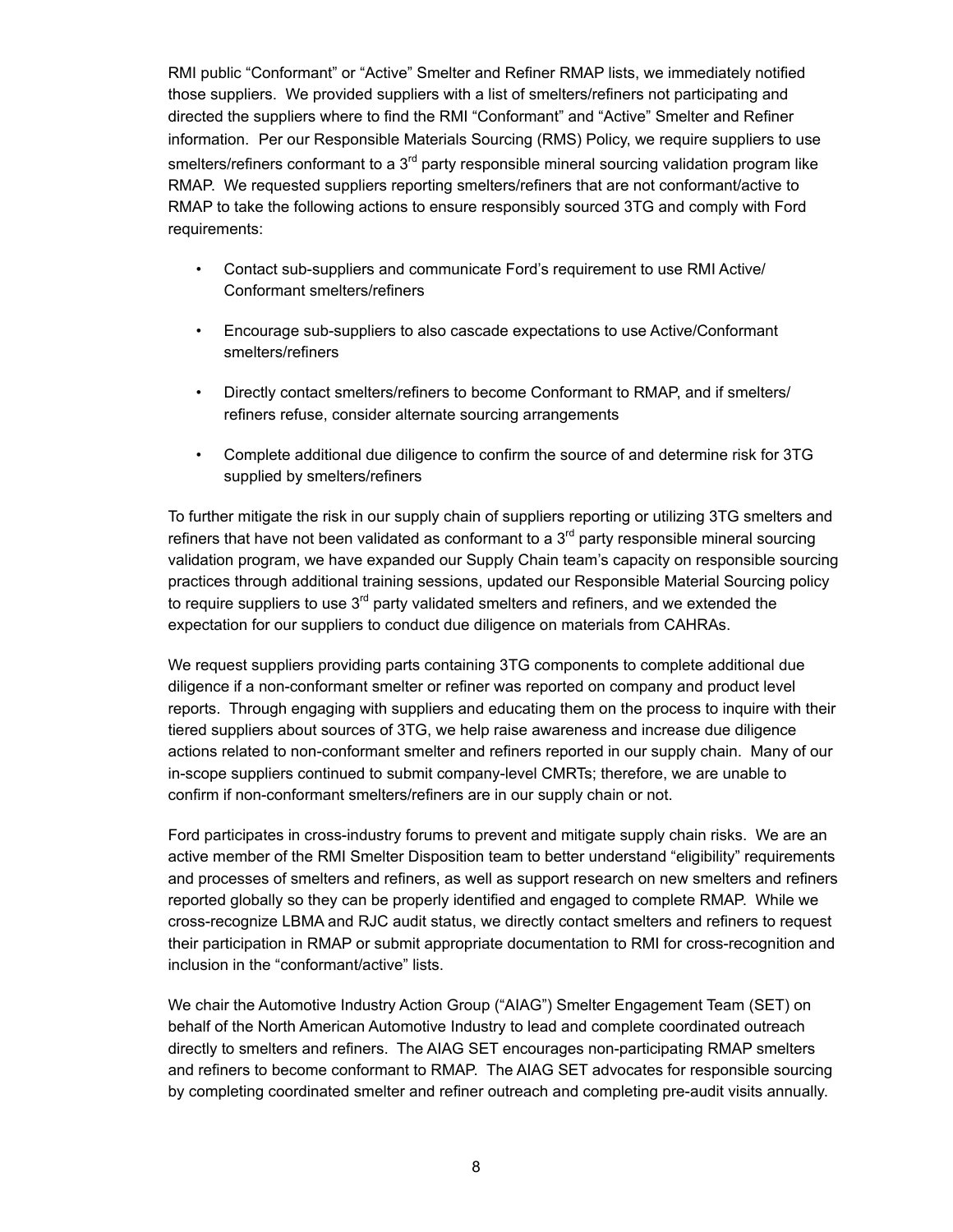Ford is a member of Drive Sustainability, a group coordinated by CSR Europe consisting of several automotive manufacturers who collaborate to enhance sustainability in their supply chains. Drive Sustainability aims to improve the social, ethical, and environmental performance of automotive supply chains, including the responsible sourcing of raw materials.

 Gold refiners demonstrate a relatively lower rate of conformance to RMAP compared to tin, tungsten, and tantalum refiners, and many of these refiners are in areas that reportedly contribute to gold smuggling. Ford seeks to mitigate the risk of having refiners that have not been validated as conformant to a 3<sup>rd</sup> party responsible mineral sourcing validation program specific to the gold supply chain through our participation as co-chair on the RMI Gold Team. The team directs outreach to gold refiners to engage in RMAP. In addition, we have included RMI digital training for suppliers on Responsible Gold Sourcing in our eLearning curriculum.

 For the ninth consecutive year, we are an active member of the Public Private Alliance for Responsible Minerals Trade (PPA). The PPA is a multi-sector initiative between leaders in civil society, industry, and the US government that supports projects to improve the due diligence and governance systems needed for ethical supply chains from the Covered Countries. In 2021, as a member of the PPA and its Projects and Resources Work Group, Ford's engagement supported the following:

- $\bullet$  Government Engagement Task Group to prepare for and support initial and ongoing in- region engagement. PPA members and the US Government embassy/mission representative operating in the GLR met to discuss priorities and objectives and explore opportunities for in-region and regional collaboration • Hosting a virtual Delegation to the Great Lakes Region (GLR) Ford supported the
- • Reviewing and selecting candidates to participate in the Data for Impact Symposium to be held in 2022, and support the uptake of tools, methodologies, models, indicators, systems, and other approaches that can inform and enhance further actions for improved socioeconomic outcomes at a local level
- • Awarded a grant to research Artisanal and Small Mine (ASM) cooperative governance models to inform recommendations to PPA and others for meaningful policy interventions to promote equality
- $\bullet$  members can support and expand artisanal access to finance by performing outreach to and engaging with the financial sector, working with governments to reduce barriers to formalization, and encouraging accessible due diligence programs • Hosting a webinar from current PPA grantee Trust Merchant Bank that shared how PPA
- $\bullet$  members learned about the linkage between minerals trade and violence against women in Eastern DRC, PPA-supported project and program work with survivors and other interventions to prevent sexual violence, and opportunities for further collaboration between grantees and the PPA • Hosting a webinar from current grantee Panzi Foundation and City of Joy, where PPA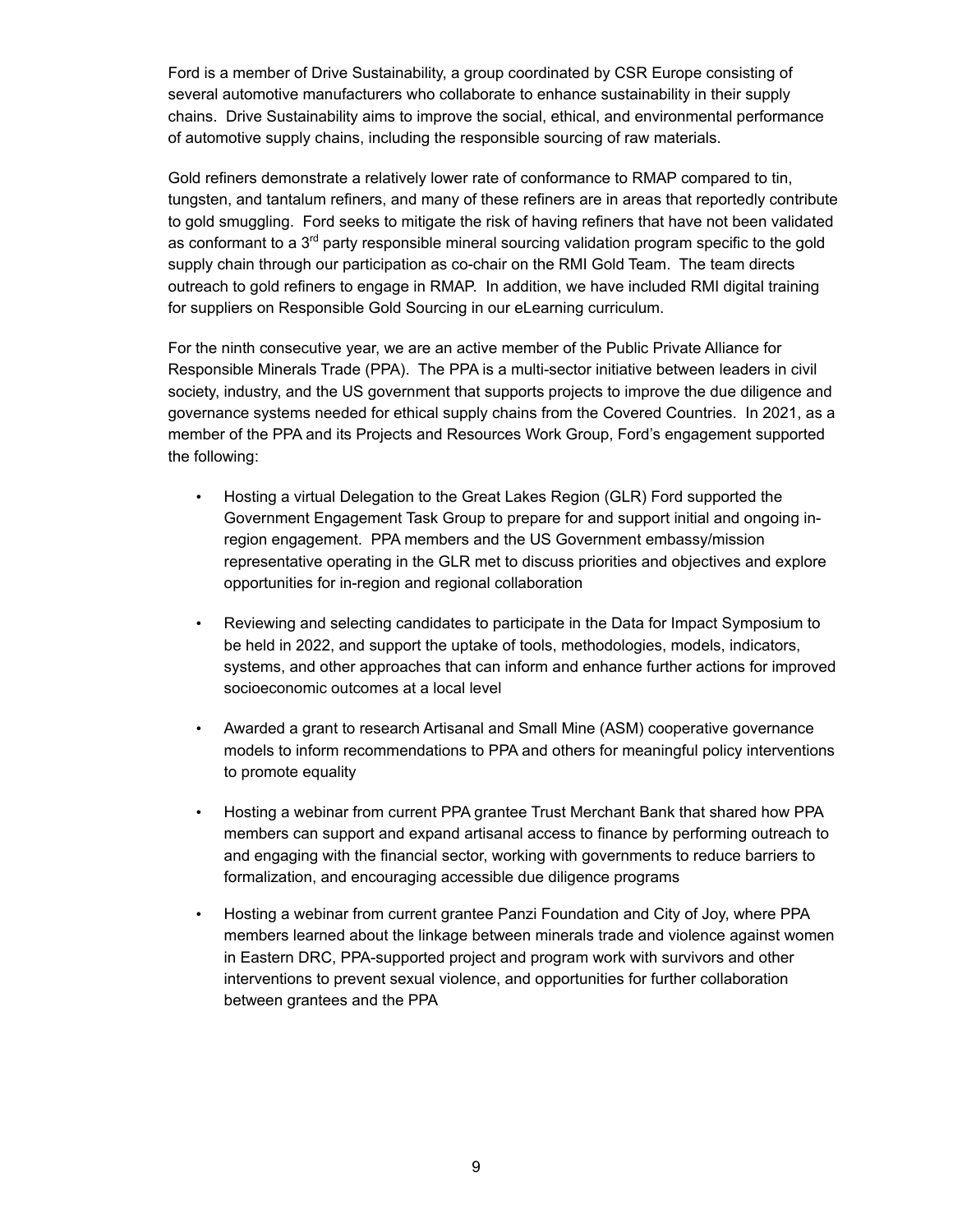Ford actively reviews additional information related to raw material supply chains, such as publicly available incident reports, NGO reports, and government published information to help us assess risk in the supply base. An example of such a report is Conflict Gold to [Responsible](https://thesentry.org/reports/conflict-gold-to-responsible-gold/) Gold: A Roadmap for Companies and [Governments](https://thesentry.org/reports/conflict-gold-to-responsible-gold/) (Feb, 2021), shared in the RMI Gold Team working group. One recommended action in the report is to engage with the mining ministries in reforming policies to formalize artisanal mining. Ford is able to pursue such recommendations through our RMI and PPA memberships. For example, as an RMI member, Ford is taking part in a collaborative project led by the Artisanal Gold Council to scale up legal trade in artisanal gold in Burkina Faso. Ford committed to and is providing in-kind support for the Scalable Trade in Artisanal Gold (STAG) project. Additionally, through the PPA, Ford attended a virtual delegation to highlight specific issues and needs that the DRC government, United States government, and regional host governments could address to support responsible sourcing, anti-corruption, and human rights.

# **4.4 Carry Out Independent 3rd Party Audit of Smelter and Refiner Due Diligence Practices**

 Due to our position in the supply chain, we utilize the RMAP Cross-Recognition Program to determine if smelters and refiners reported by our suppliers are conformant with RMAP, LBMA, and RJC 3<sup>rd</sup> party audit protocols to validate responsible sourcing. These audit standards have been developed to assess if companies have management systems in place to support and implement due diligence and responsible sourcing practices. We are an active member of various RMI workgroups, and we contribute to the development of RMI tools and processes used to support our program. Additionally, we participate in various RMI SET teams, have visited smelters/refiners, and conduct direct outreach to smelters/refiners to aid in collective uptake of responsible sourcing practices at 3TG smelters/refiners. We use the RMI audit status database and RCOI information as key inputs to help us manage risk in our supply chain.

# **4.5 Report Annually on Supply Chain Due Diligence**

 This is our ninth Conflict Minerals Report (CMR) and we plan to continue reporting annually. Our CMR is available by clicking [here](https://corporate.ford.com/conflict-minerals-report) and both our policy and our report are available on our website at [https://corporate.ford.com.](https://corporate.ford.com) We also provide information regarding our conflict mineral disclosure and reporting in our Integrated Sustainability and Financial Report and Human Rights Report at [http://sustainability.ford.com.](http://sustainability.ford.com)

# **5. Facilities Used to Process the Conflict Minerals in Products, if Known**

 We have surveyed our in-scope suppliers to identify the facilities used to process the 3TG contained in our products. The majority of our in-scope suppliers, 67%, provided a company-level CMRT that does not identify the smelters or refiners used for a particular part, component, or business customer. In cases where suppliers provided a part-level report, the identification of the smelters and refiners that support our specific products could not be determined due to lower tier suppliers reporting on a company basis. Therefore, we are unable to identify with certainty the specific facilities used to process the 3TG in our products and whether the 3TG in our products is from recycled/scrap sources. To improve part level reporting, we request part level reporting in certain cases, and have enhanced our 3TG training to demonstrate why part level reporting would be a necessary step to reduce risk in Ford's supply chain. By comparing our in-scope suppliers' smelter and refiner lists to the RMI Smelter Database, 338 RMI eligible 3TG smelters/refiners were reported by our in-scope suppliers as shown in Annex 1. Overall, 77% of the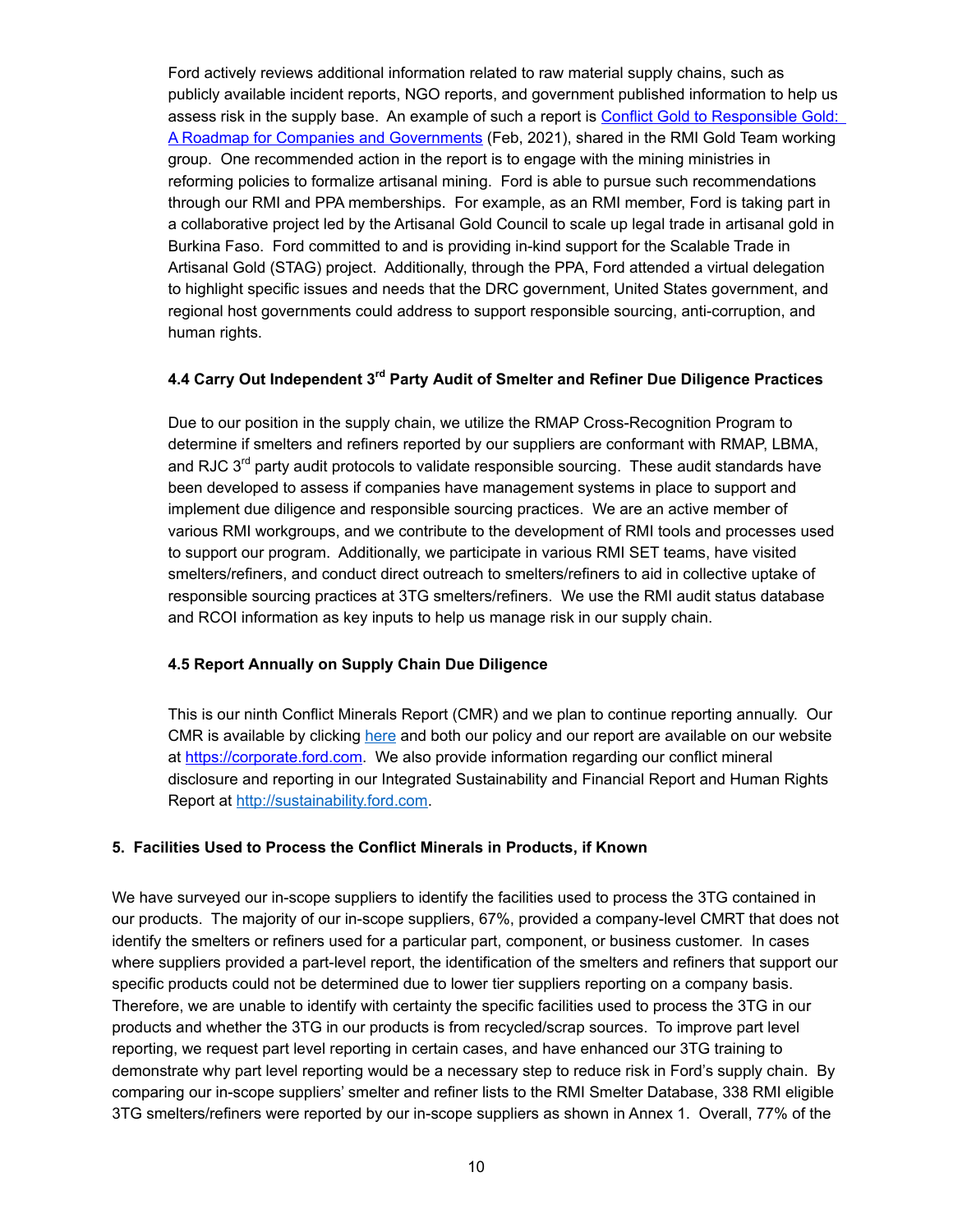338 smelters and refiners are considered "responsible sources of 3TG." While our conformance rate dropped slightly from 2020 (2%), the total number of conformant/active smelters/refiners increased for gold and tin. Overall Ford had an additional 14 gold refiners and 4 tin smelters on the RMI conformant and active lists from the prior year.

 Ford monitors the performance of our risk prevention measures through our business process review. We track and escalate supplier response rate and the quality of the data suppliers provide us. These reports are presented to our executive leadership who engage in escalations when necessary. Our assessments demonstrate that supplier report quality has lingered around 80% for at least four years.

 Our responsible material sourcing policy requires suppliers to use smelters and refiners that have been validated as conformant to a  $3<sup>rd</sup>$  party responsible mineral sourcing validation program.

 The graphs below depict, by mineral, the number of smelters and refiners potentially in our supply chain that are participating (conformant/active) and are not participating in the RMAP, or cross-recognized LBMA, or RJC audit protocol.

Figure 1



# **Reported Conformant Smelters by Mineral**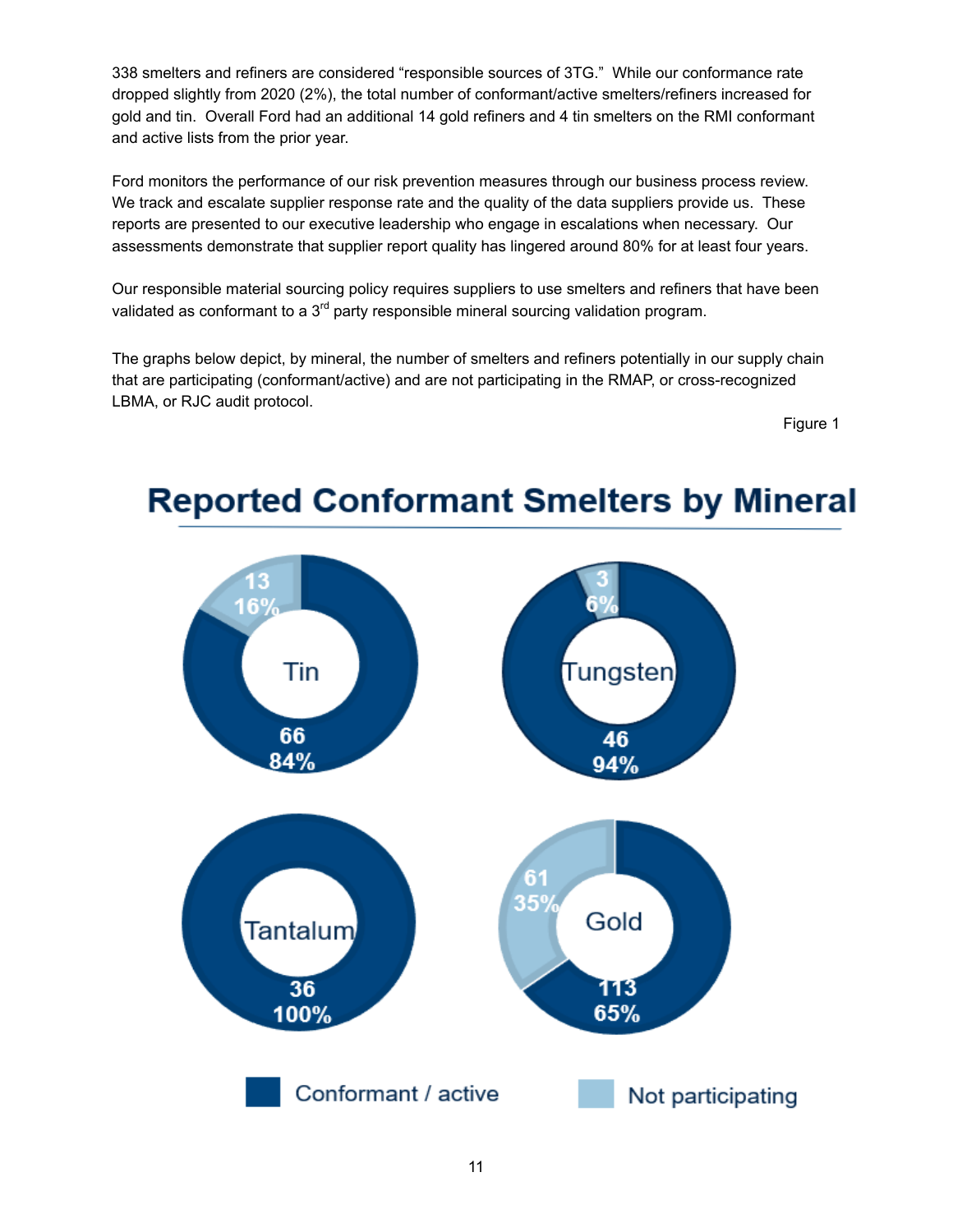# **6. Country of Origin of the Conflict Minerals in Products, if Known**

 Through our leadership efforts as well as our due diligence actions, we have increased the transparency within our supply chain. In 2014, 41% of our in-scope suppliers provided a smelter and refiner list. In 2021, 77% of our in-scope suppliers provided a smelter and refiner list, allowing better determination of possible countries of origin and identification of facilities that process 3TG reported in our supply chain. We reviewed the RMI RCOI data against the 338 smelters and refiners reported by our supply chain to determine if any of our reported smelters and refiners sourced from the Covered Countries. We have reason to believe that 112 of the reported smelters and refiners might have sourced directly from the Covered Countries, and an additional 27 smelters and refiners might have indirectly sourced from the Covered Countries. All 139 of the smelters and refiners that have been identified as directly or indirectly sourcing from the Covered Countries were deemed conformant to the RMAP, or cross-recognized LBMA, or RJC audit protocols as of December 31, 2021. Based on the information provided by our suppliers as well as from the RMI RCOI data that includes aggregated country of origin for RMAP, LBMA, and RJC conformant processing facilities, we believe the countries of origin (COO) of 3TG contained in our products may include the following Covered Countries by mineral:

Figure 2

| Country of Origin                      | Gold | Recycled/<br>Scrap Gold | Tantalum | Tin | Recycled/<br>Scrap Tin | Tungsten |
|----------------------------------------|------|-------------------------|----------|-----|------------------------|----------|
| Burundi                                |      |                         | x        | X   |                        | x        |
| Democratic<br>Republic of<br>the Congo | x    | x                       | x        | х   | X                      | х        |
| Rwanda                                 |      |                         | x        | x   |                        | x        |
| Tanzania                               |      | x                       |          | х   | x                      |          |
| Uganda                                 | x    |                         | x        | x   |                        | х        |
| Zambia                                 |      | х                       |          |     |                        |          |

 Using the same methodology, we believe the COO of 3TG contained in our products may also include the following countries. Additional due diligence was performed for gold. In that case, any country that we confirmed was not a source of gold in our products was excluded from the aggregated data below:

 Algeria; Andorra; Angola; Antigua and Barbuda; Argentina; Armenia; Australia; Austria; Azerbaijan; Bahamas; Bahrain; Bangladesh; Barbados; Belarus; Belgium; Benin; Bolivia; Bosnia & Herzegovina; Botswana; Brazil; Bulgaria; Burkina Faso; Canada; Cayman Islands; Chile; China; Colombia; Cote d'Ivoire; Croatia; Curacao; Cyprus; Czechia; Denmark; Dominican Republic; Ecuador; Egypt; El Salvador; Eritrea; Estonia; Ethiopia; Fiji; Finland; France; French Guiana; Gabon; Georgia; Germany; Ghana; Greece; Grenada; Guatemala; Guernsey; Guinea; Guyana; Honduras; Hong Kong; Hungary Iceland; India; Indonesia; Ireland; Israel; Italy; Japan; Jordan; Kazakhstan; Kenya; Kyrgyzstan; Laos; Latvia; Lebanon; Liberia; Libya; Liechtenstein; Lithuania; Luxembourg; Macau; Madagascar; Malaysia; Mali; Malta; Mauritania; Mexico; Monaco; Mongolia; Morocco; Mozambique; Myanmar; Namibia; Netherlands; New Zealand; Nicaragua; Niger; Nigeria; Norway; Oman; Pakistan; Panama; Papua New Guinea; Peru; Philippines; Poland; Portugal; Puerto Rico; Qatar; Romania; Russian Federation; Saint Kitts and Nevis; San Marino; Saudi Arabia; Senegal; Serbia; Sierra Leone; Singapore; Sint Maarten; Slovakia; Slovenia; South Africa; South Korea; Spain; St Vincent and Grenadines; Sudan; Suriname; Swaziland; Sweden; Switzerland; Taiwan; Thailand; Togo; Trinidad and Tobago; Tunisia; Turkey; Turks and Caicos; Ukraine; United Arab Emirates; United Kingdom of Great Britain and Northern Ireland; United States of America; Uruguay; Uzbekistan; Venezuela; Vietnam; Virgin Islands; Yemen; Zimbabwe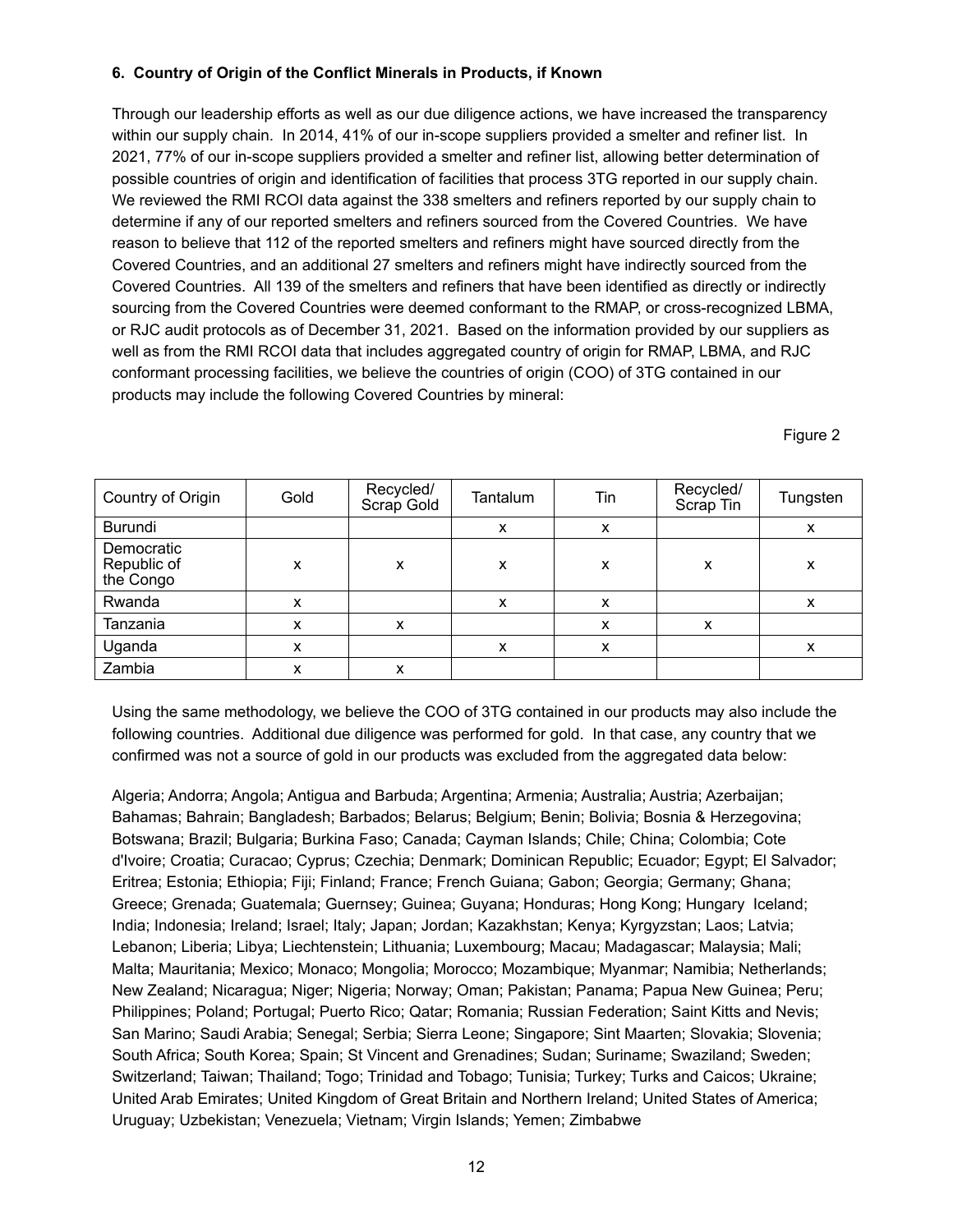# **7. Efforts to Determine the Mine or Location of Origin with the Greatest Possible Specificity**

 Due to the nature of CMRT reporting and the complexities of our supply chain, we find it difficult to identify the specific location of mines in our supply chain. However, we have taken the following actions to determine the mine or location of origin of the 3TG in our products with the greatest possible specificity:

- • Conducted RCOI for suppliers whose parts contain 3TG and surveyed those suppliers using a risk-based approach
- • Analyzed completed CMRTs from our suppliers for completeness, consistency, and for identification of smelters and refiners sourcing conflict minerals from the Covered **Countries**
- • Compared reports from our suppliers with the expected responses and when the information was incomplete or inconsistent with our conflict minerals policy or data expectations, we directly contacted our suppliers to obtain additional or clarifying information
- • Assessed the information provided by our suppliers with the RMI members-only smelter database to obtain country of origin information
- Requested COO information directly from smelters and refiners not participating in RMAP

# 8. Steps We Have Taken or Will Take, if Any, to Mitigate the Risk that Conflict Minerals in Our **Products Benefit Armed Groups, Including Any Steps to Improve Our Due Diligence**

 Ford's policy is to source responsibly. We recognize, however, that strict avoidance of a given mineral or mineral origin could have unintended consequences, including the loss of livelihood for a local population. Ford supports responsible sourcing from the Covered Countries as well as Conflict Afflicted and High-Risk Areas (CAHRAs).

 We review suppliers' conflict minerals/responsible sourcing policies annually for alignment with our expectations. When suppliers' policies indicate a ban on materials from the Covered Countries, we contact them to inform them of our expectation and the potential negative consequences of banning material from the Covered Countries. While we don't see updates each year, we continue to contact suppliers and track improvements to policy language. Seven suppliers we previously contacted updated policy language to establish a more inclusive view on conducting due diligence on material coming from Covered Countries rather than excluding these materials.

 Our goal is to improve the transparency of mineral sourcing within our supply chain while improving the capacity of smelters and refiners globally to ensure that 3TG originating from the Covered Countries does not fund armed groups, conflict in the area or other serious abuses outlined in Annex II of the OECD Guidance. We aim to increase all smelter and refiner participation in RMAP, LBMA, or RJC 3<sup>rd</sup> party validation programs to ensure responsible sourcing not only from the Covered Countries but also CAHRAs. Specifically, we set goals to: (i) obtain a 100% response rate from in-scope suppliers, (ii) increase the number of suppliers that provide a smelter and refiner list, (iii) increase our suppliers' use of only responsible sources of 3TG so we can better determine COO and ensure responsible sourcing, and (iv) continuously improve our due diligence efforts. We have taken the following actions in support of these goals: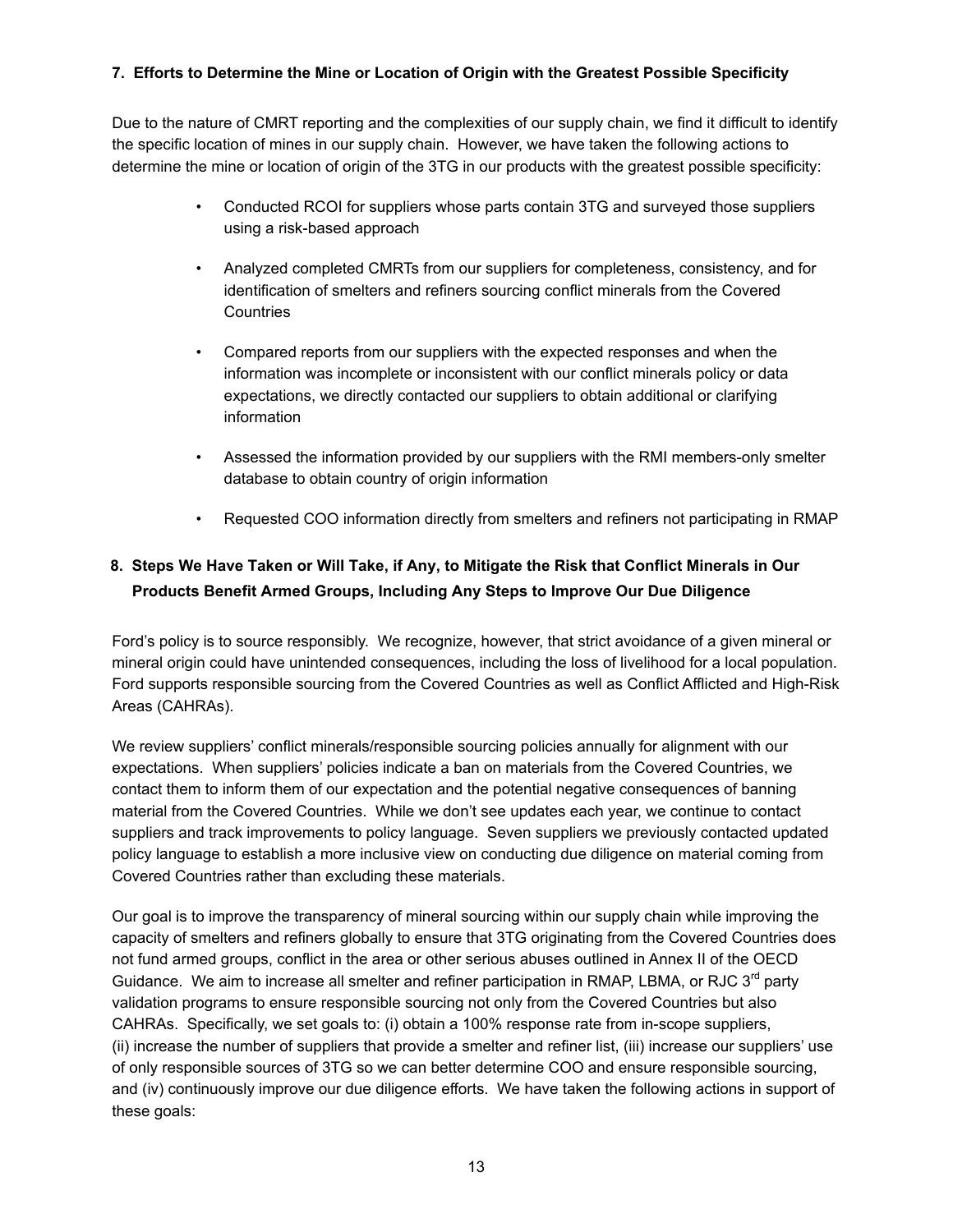- $\bullet$  require our suppliers to use smelters and refiners that have been validated as conformant to a 3<sup>rd</sup> party responsible mineral sourcing validation program • We made conflict minerals reporting a contractual requirement for our suppliers and we
- $\bullet$  year in a row. We continue to work with our suppliers to improve the quality and completeness of their reports • We achieved a supplier conflict mineral reporting response rate of 100% for the seventh
- $\bullet$  refiners. We analyzed the root cause for the rate's decline from 2020 and identified potential contributing factors, including a change in the makeup of our in-scope suppliers from 2020 and the reporting of certain widely used smelters that were previously conformant but were moved into active status during 2021 • In 2021, approximately 6% of suppliers reported only using conformant smelters and
- to track supplier engagement and capacity building. Thirteen percent of our suppliers completed the curriculum in 2021 • Through RMI eLearning, we created a curriculum for suppliers to complete, allowing Ford
- $\bullet$  quality reports or were first time conflict minerals reporters. The webinars focused on sharing responsible sourcing best practices to improve conflict mineral due diligence • We have held two global conflict mineral training webinars for suppliers who provided low reporting
- $\ddot{\phantom{0}}$  Supplier Code of Conduct and sustainability reporting requirements, with nearly 100 attendees from both Ford Purchasing and supplier sales and sustainability teams • We conducted direct engagement with 6 of our top 10 suppliers to review Ford's new
- $\bullet$  other Environment, Social and Governance (ESG) topics such as human rights and working conditions, greenhouse gas emissions reporting, and Ford's updated global terms and conditions including the relevant sections of Ford's Supplier Code of Conduct as it pertains to these topics. The training was provided to all Supply Chain commodity groups as well as all new Purchasing employees onboarded in 2021 • In 2021, we conducted nine training sessions on mineral due diligence, incorporating
- $\bullet$  not identified in RMI's RCOI data. Ford requested COO of mined material, status of recycled scrap, and any due diligence validation information. We received a response from four gold refiners; three stated they do not source from DRC or Covered Countries, and one stated it is no longer operational. One of the three operational refiners indicated it is an active member of RJC awaiting audits and primarily sourcing from Europe and South America, and another stated it processes exclusively recycled and scrap gold. Additionally, one tungsten smelter stated it only processes recycled scrap. Ford does not consider these refiners to be responsible sources of 3TG and will continue to conduct outreach to encourage participation and completion of RMAP, RJC, or LBMA responsible sourcing validation schemes • We completed a direct inquiry to 67 smelters and refiners whose sources of 3TG were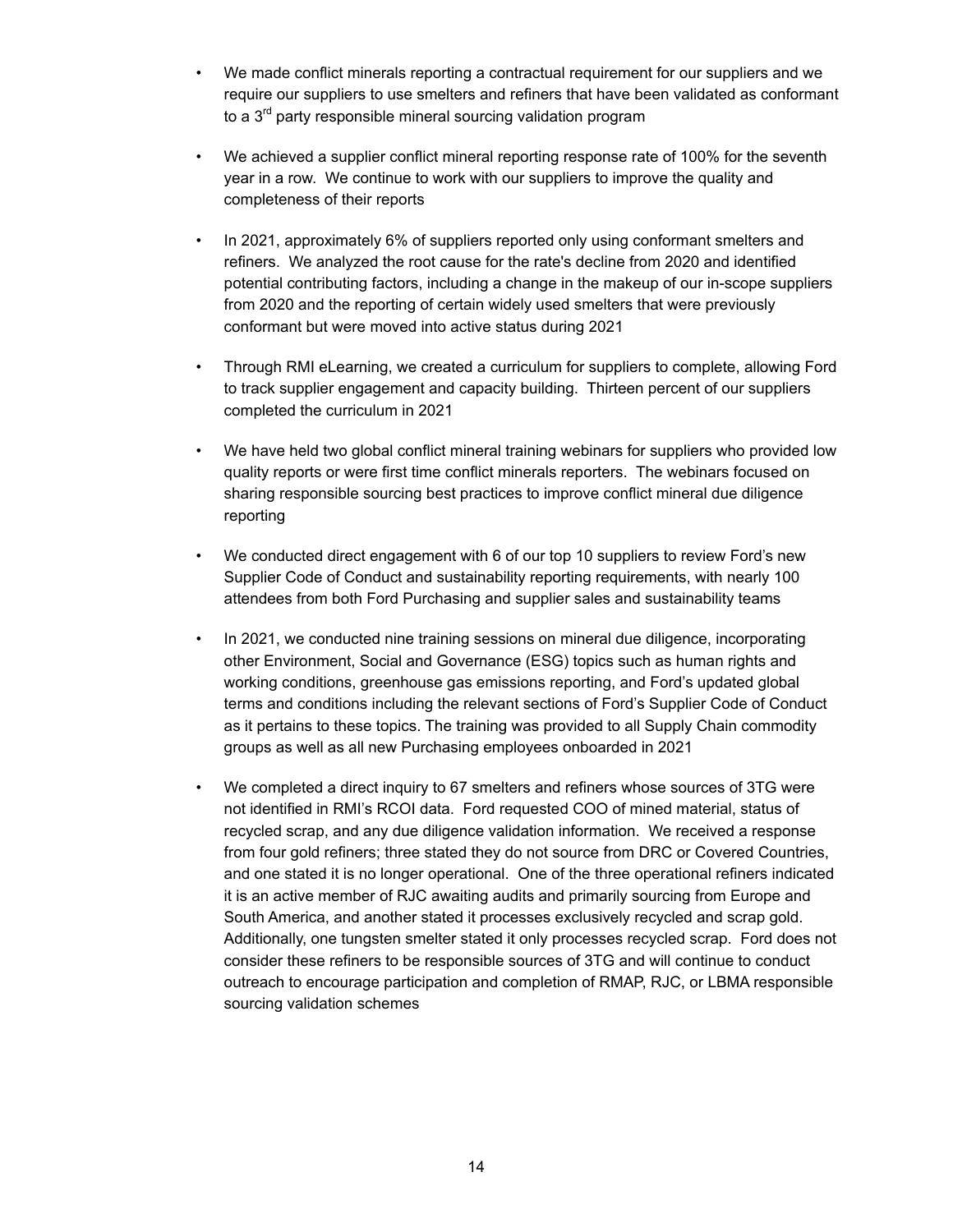- $\bullet$  smelter and refiner outreach efforts to identify eligibility for the RMAP audit program. We also encouraged smelter and refiner participation in the RMAP. We directly contacted 54 3TG smelters and refiners and 28 cobalt smelters and refiners. In addition, through the AIAG SET, we led AIAG's coordinated industry outreach efforts to encourage smelter and refiner participation in RMAP • We are an active member of RMI (member ID FORD) and participate in cross-industry
- $\bullet$ **[Environment](https://corporate.ford.com/content/dam/corporate/us/en-us/documents/social-impact/sustainability/additional-downloads/We-Are-Commited-to-Protecting-Human-Rights-and-the-Environment-policy.pdf) policy** • We published our updated We Are [Committed](https://corporate.ford.com/content/dam/corporate/us/en-us/documents/social-impact/sustainability/additional-downloads/We-Are-Commited-to-Protecting-Human-Rights-and-the-Environment-policy.pdf) to Protecting Human Rights and the
- $\bullet$  and Conditions as a requirement to conduct business with Ford. Our Supplier Code requires all suppliers globally to enforce a similar code of practice and for subcontractors to do the same • We integrated the new Supplier Code of Conduct within Ford's Global Production Terms
- $\bullet$  human rights assessment We published our first [Human](https://corporate.ford.com/content/dam/corporate/us/en-us/documents/reports/human-rights-report.pdf) Rights Report and conducted our third formal salient
- $\bullet$  Reporting Team, Smelter disposition, Multi-stakeholder, Plenary, Due Diligence Practices, Mica, Artisanal/Small Mining Working Group, Cobalt Taskforce, Mineral Sensing and Prioritization, Grievance Platform Workgroup, Level1 Global SET team, Mining Engagement Team (MET), and the Executive Steering Committee • We actively participated in various RMI working groups, including Gold, SET, Mineral
- $\bullet$  . improve understanding of the due diligence practices of mineral supply chain processors and their relevant risk management practices and performance • We continued to investigate the use of the RMI Risk Readiness Assessment (RRA) to
- • Explored integration of the RMI CAHRA tool into risk assessments for material prioritization study, which was also used as input to expand due diligence on other materials
- $\bullet$  due diligence best practices • We participate in the AIAG Responsible Materials Working Group to help scope industry
- $\bullet$  assessments for new RMAP auditees, financial assistance for participating auditees, and the publication of assessment results on RMI's website • Ford donated funding directly to support the RMAP Audit Fund which covers the initial
- $\bullet$ audit visit at an eligible smelter or refiner to learn more about and prepare for a  $3^{\mathsf{rd}}$  party responsible mineral sourcing validation program. In lieu of a pre-audit visit, AIAG donated to the RMAP Audit Fund. Additionally, RMI Gold and AIAG SET continued engagement with Indian gold refiners through the India National Stock Exchange, and members continued to support and provide representation in each RMI SET structure for the majority of RMI Global Level1-Level4 SET teams • Due to travel restrictions, AIAG was unable to send a representative to conduct a pre-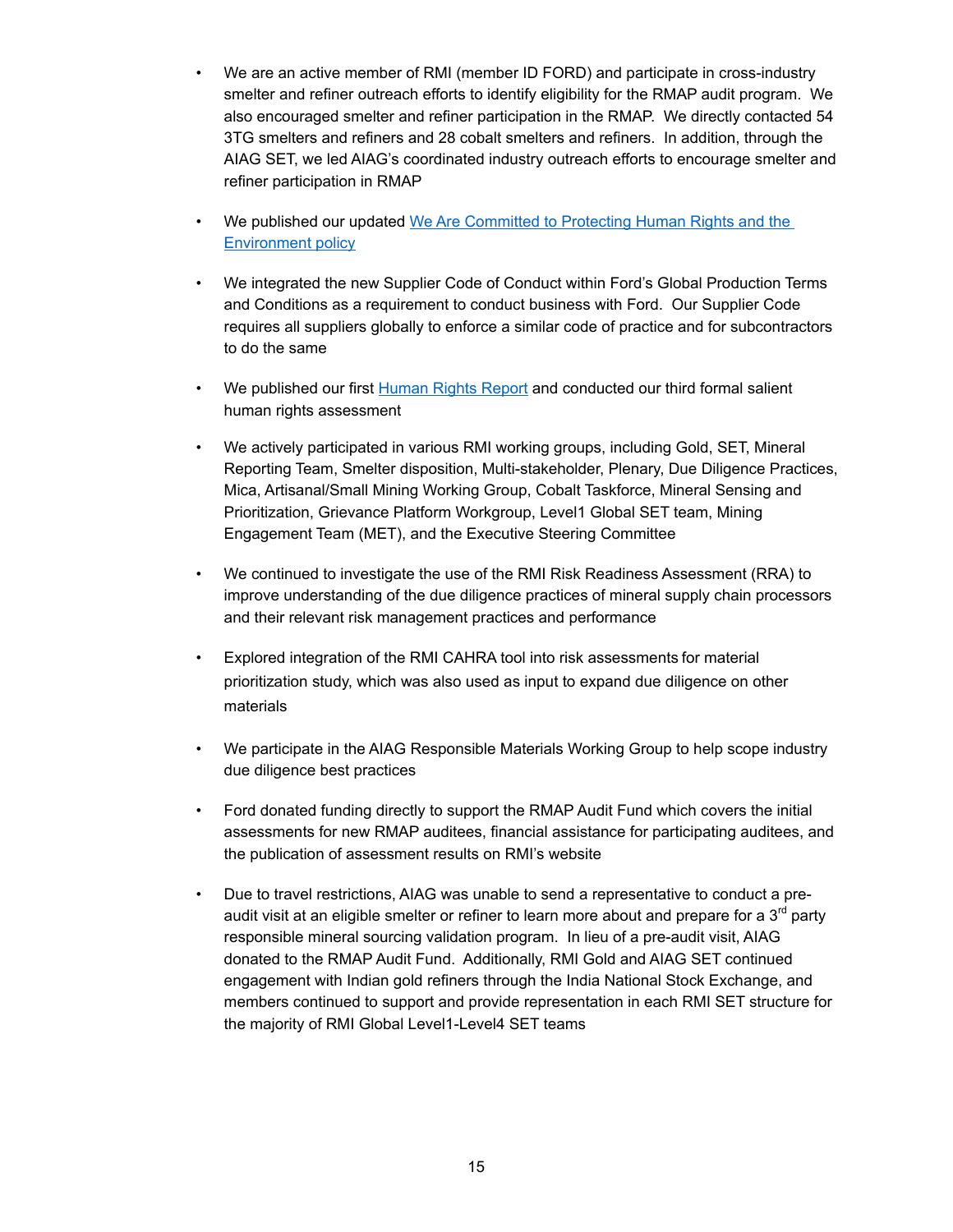- sessions including: *Annex II Risks and Beyond, Collaboration and Benchmarking Between Good Practice Mining and Metals Standards*, and a panel discussion with iPoint about leveraging responsible sourcing programs alongside social compliance programs such as anti-human trafficking, modern day slavery and sustainability • Ford presented at 2021 OECD partner forums on Responsible Mineral Supply Chains
- several task groups to enable progression of the 2022 PPA objectives. The Upstream Business Operations Task Group was established to review initial concepts to research models for artisanal and small-scale mining (ASM) governance structures (e.g., cooperatives) that can avoid common issues such as elite capture, inequity, and gender bias. This task group supported evaluation of initial concepts, requested, and evaluated proposals from finalists, and recommended a selection to the PPA Governance Committee and Funders. As part of the Data for Impact Task Group, Ford helped to explore how data collection can be leveraged to better understand the impacts of due diligence and enhance positive local socioeconomic impacts associated with responsible sourcing. The task group solicited and evaluated research abstracts to select speakers to be featured in the 2022 PPA Data for Impact Symposium. Further, in the PPA Government Engagement Task Group, we prepared for a meeting with the DRC government via a virtual delegation. We provided insight regarding key messages, topics, and discussion questions including various policy issues such as ASM legalization and formalization, addressing barriers to legal sourcing, and artisanal gold taxation harmonization and anti-smuggling. Ford attended the virtual delegation in December • In 2021, Ford served on the PPA Projects and Resources (PAR) Work Group and in 2022
- responsibly produced. Over the past four years, Ford has conducted three saliency assessments in line with the UNGPRF to identify and prioritize salient human rights issues that apply throughout our business and value chain. In 2021, our Salient Human Rights Governance team, with oversight from our Director of Global Sustainability, continued to manage and track our action plans to prevent, manage, and remediate salient human rights issues. We annually report progress to our actions through our Integrated Sustainability and Financial Report, and in 2022 Ford published a stand-alone Human Rights Report, the first in the U.S. auto industry, to address our salient human rights issues, how they are managed, and the key actions that demonstrate our progress • One of Ford's sustainability aspirations is to source only raw materials that are
- Process (VAP) for our 3<sup>rd</sup> party on-site supplier audits. These audits were conducted and validated by external parties and are used to assess suppliers' performance to human rights, health and safety, and environmental expectations. These audits were conducted at the manufacturing site level and differ from the RMAP audit protocols used for smelters and refiners • As members of the Responsible Business Alliance (RBA), we utilized the Validated Audit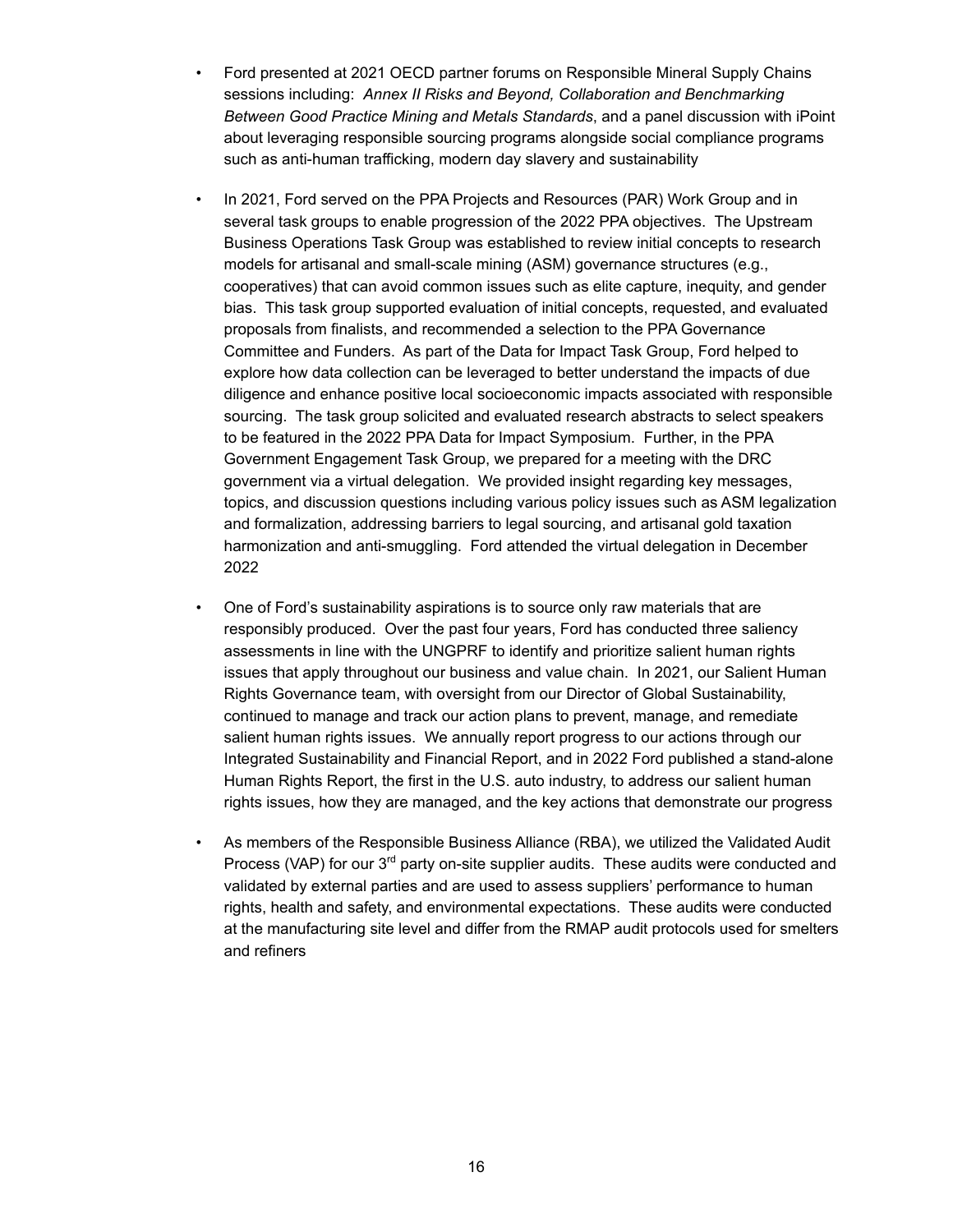- Supplier Sustainability Self-Assessment Questionnaire (SAQ), which is aligned with the Automotive Industry Guiding Principles to Enhance Sustainability Performance in the Supply Chain. Suppliers answer questions and provide supporting policy documentation regarding company management, working conditions and human rights, health and safety, business ethics, environment, supplier management, and responsible sourcing. Responses to the SAQs serve as one of several inputs into our risk assessment used to determine candidates for further supply chain capacity building or additional due diligence. We also use the SAQ to determine supplier policy gaps with our Supplier Code of Conduct • Through our membership with Drive Sustainability, we developed and implemented the
- partnered with IBM and cross-industry leaders. From 2018-2021, we collaborated with IBM and RCS Global on the creation of a production blockchain tool to enable transparency and responsible sourcing performance throughout the supply chain. In 2020 and 2021, RCS Global assessed and validated each of Ford's cobalt supply chain participants against responsible sourcing requirements set by the OECD Due Diligence guidance. We continue to partner with RCS Global to audit and map our cobalt supply chains to strengthen our responsible sourcing capacity and drive continual improvements in transparency and responsibility in our raw material supply chains • As a founding member of the Responsible Sourcing Blockchain Network (RSBN), we
- $\bullet$  reflects Ford's mineral due diligence practices and engagements. We also included a link to the RMI Mineral Grievance Platform (MGP) to ensure external stakeholders have access to a publicly available mechanism to initiate investigations related to 3TG supply chain actors. The MGP allows Ford to assess the risk of smelters and refiners that have pending allegations and understand if risks identified with  $3<sup>rd</sup>$  party validated smelters and refiners are properly resolved We published a [Responsible](https://corporate.ford.com/social-impact/sustainability/responsible-material-sourcing.html) Material Sourcing website as an educational resource that
- grant, Ford provided in-kind support for the Scalable Trade in Artisanal Gold (STAG) project. As an RMI member, Ford is supporting the creation of a progressive due diligence lab. The goal of the lab is to provide tools for artisanal gold miners in Burkina Faso to enable participation in formal markets, achieve economies of scale, and promote progressive due diligence along the supply chain • In partnership with the Artisanal Gold Council, RESOLVE, and RMI, through an EPRM

# **Our Goals for 2022**

 Ford will continue its commitment to responsible 3TG sourcing by collaborating with industry groups and Non-Government Organizations (NGOs), engaging suppliers in continuous improvements to adopt best practices, and improving internal risk assessment and management systems. Our goals to achieve continuous improvement include:

> • Continue engaging suppliers to increase use of only conformant or active RMAP, LBMA, RJC smelters and refiners as required by Ford's updated Global Terms and Conditions and Supplier Code of Conduct effective July 2021. Work to strengthen our Single Point of Contact outreach to more smelters and refiners to become active in the RMAP program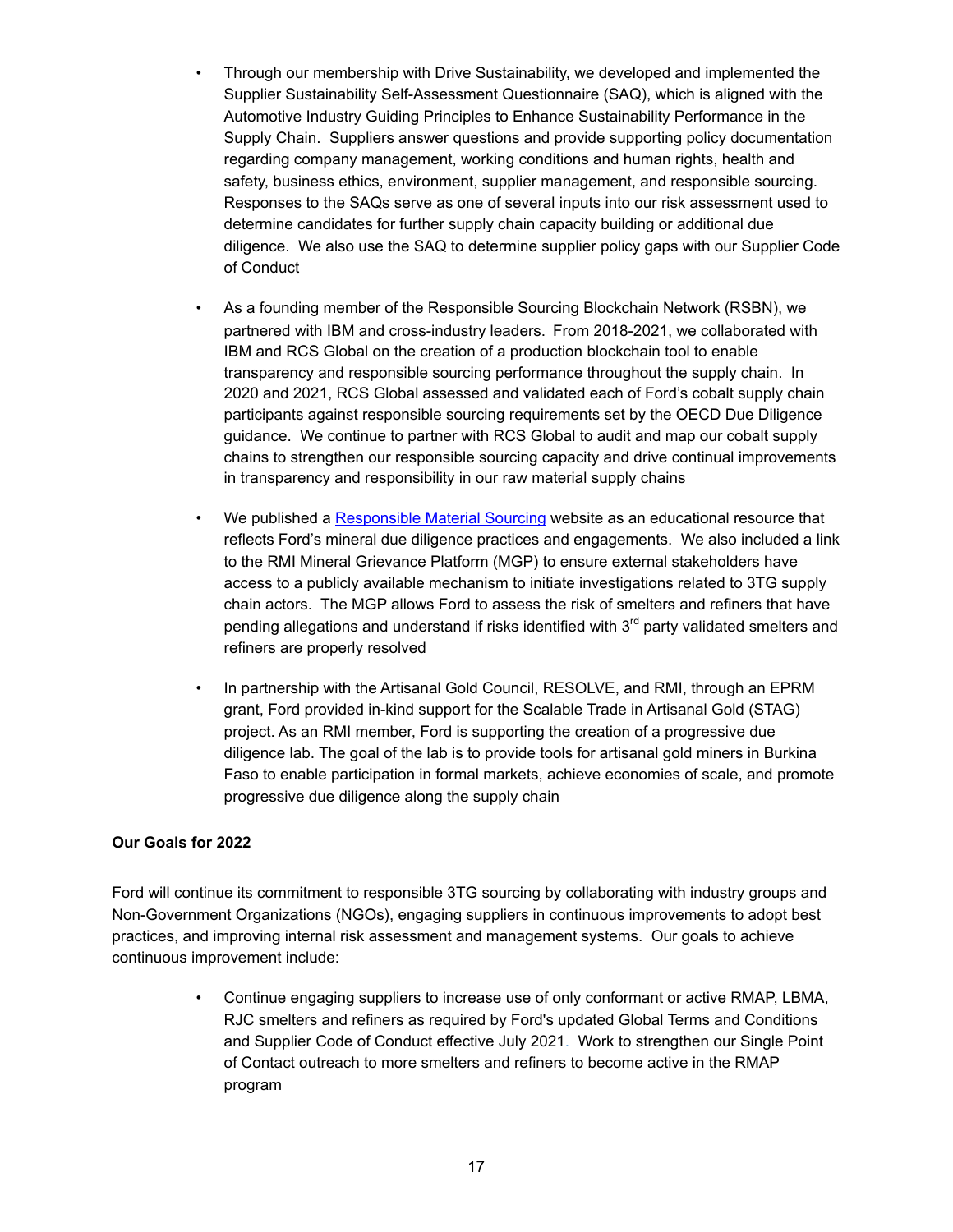- • Continue to increase participation of suppliers in due diligence capacity building training, such as the RMI eLearning curriculum, by 10% year over year
- $\bullet$  Program, to improve the conditions on and around ASM sites to enable access to market for compliant ASM operators. Implement a quarterly review of Better Mining incident data provided to raise risk awareness and track how and when risks are appropriately • Support upstream accreditation mechanisms such as RCS Global Groups Better Mining mitigated
- • Continue employing and building participation with relevant smelters and refiners in the RMI RRA tool to assess overall ESG management beyond performance to OECD **Guidance**
- $\bullet$ specifically related to 3TG smelters and refiners that are not participating in a 3 $^{\sf rd}$  party validated responsible sourcing audit scheme Share best practices to integrate cross-industry resources into risk assessments
- • Continue updating, developing, and cascading training materials for relevant employees outlining mineral due diligence and supplier responsible sourcing requirements and ensuring that all Supply Chain departments receive relevant training
- $\bullet$  due diligence per the corrective action plan resulting from an assessment of our due diligence management systems against OECD Guidance • To strengthen our responsible sourcing capacity, we will continuously improve our cobalt
- • Implement similar continual improvements in transparency, responsibility, and due diligence in our cobalt supply chains through our EV battery mapping and auditing program and outreach to cobalt smelters and refiners
- partner GlobalGiving to support and scale our 2021 pilot program to empower women working in the copper and cobalt supply chains in the Democratic Republic of Congo through capacity building education and formalization. Together with our philanthropic arm the Ford Fund, Ford made more than \$74.4 million in charitable contributions to build equity and empower underserved and underrepresented communities around the world • We will continue our efforts to work with Ford's international nonprofit and grant making
- • Continue our second year of in-kind support to the Scalable Trade in Artisanal Gold (STAG) project made possible by a grant from EPRM awarded to a multi-stakeholder collaboration. Ford partnered with the Artisanal Gold Council (AGC), RESOLVE, RMI, and others to create a replicable, regional sourcing system adapted to The Code of Risk mitigation for Artisanal and [small-scale](https://www.craftmines.org/wp-content/uploads/2021/03/CRAFT_2.0_Completo_Ingles_VersionFinal-1.pdf) miners engaging in Formal Trade (CRAFT) to scale up trade in responsible artisanal gold in CAHRAs
- • Investigate how best to monitor suppliers' implementation of our Supplier Code of Conduct for Responsible Material Sourcing requirements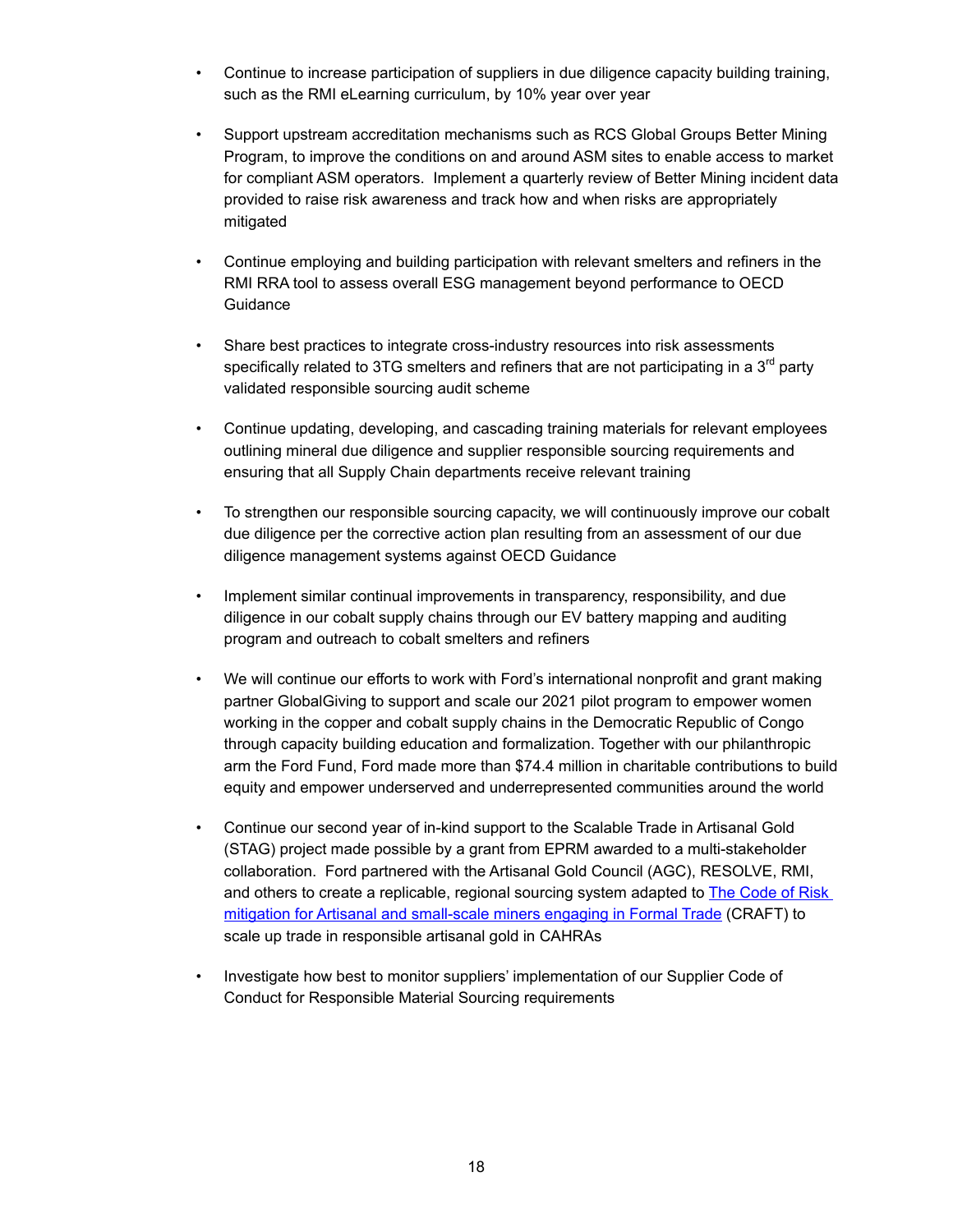| <b>Metal</b> | <b>Company Name</b>                                               | <b>Smelter Country</b>   |
|--------------|-------------------------------------------------------------------|--------------------------|
| Gold         | 8853 S.p.A.*                                                      | <b>ITALY</b>             |
| Gold         | ABC Refinery Pty Ltd.                                             | <b>AUSTRALIA</b>         |
| Gold         | Abington Reldan Metals, LLC                                       | UNITED STATES OF AMERICA |
| Gold         | Advanced Chemical Company*                                        | UNITED STATES OF AMERICA |
| Gold         | African Gold Refinery                                             | <b>UGANDA</b>            |
| Gold         | Aida Chemical Industries Co., Ltd.*                               | <b>JAPAN</b>             |
| Gold         | Al Etihad Gold Refinery DMCC*                                     | UNITED ARAB EMIRATES     |
| Gold         | Alexy Metals**                                                    | UNITED STATES OF AMERICA |
| Gold         | Allgemeine Gold-und Silberscheideanstalt A.G.*                    | <b>GERMANY</b>           |
| Gold         | Almalyk Mining and Metallurgical Complex (AMMC)*                  | <b>UZBEKISTAN</b>        |
| Gold         | AngloGold Ashanti Corrego do Sitio Mineracao*                     | <b>BRAZIL</b>            |
| Gold         | Anhui Tongling Nonferrous Metal Mining Co., Ltd.                  | <b>CHINA</b>             |
| Gold         | Argor-Heraeus S.A.*                                               | <b>SWITZERLAND</b>       |
| Gold         | Asahi Pretec Corp.*                                               | <b>JAPAN</b>             |
| Gold         | Asahi Refining Canada Ltd.*                                       | <b>CANADA</b>            |
| Gold         | Asahi Refining USA Inc.*                                          | UNITED STATES OF AMERICA |
| Gold         | Asaka Riken Co., Ltd.*                                            | <b>JAPAN</b>             |
| Gold         | ATAkulche                                                         | <b>TURKEY</b>            |
| Gold         | <b>AU Traders and Refiners</b>                                    | <b>SOUTH AFRICA</b>      |
| Gold         | Augmont Enterprises Private Limited**                             | <b>INDIA</b>             |
| Gold         | Aurubis AG*                                                       | <b>GERMANY</b>           |
| Gold         | Bangalore Refinery*                                               | <b>INDIA</b>             |
| Gold         | Bangko Sentral ng Pilipinas (Central Bank of the<br>Philippines)* | <b>PHILIPPINES</b>       |
| Gold         | Boliden AB*                                                       | <b>SWEDEN</b>            |
| Gold         | C. Hafner GmbH + Co. KG*                                          | <b>GERMANY</b>           |
| Gold         | C.I Metales Procesados Industriales SAS**                         | <b>COLOMBIA</b>          |
| Gold         | Caridad                                                           | <b>MEXICO</b>            |
| Gold         | CCR Refinery - Glencore Canada Corporation*                       | <b>CANADA</b>            |
| Gold         | Cendres + Metaux S.A.*                                            | <b>SWITZERLAND</b>       |
| Gold         | CGR Metalloys Pvt Ltd.                                            | <b>INDIA</b>             |
| Gold         | Chimet S.p.A.*                                                    | <b>ITALY</b>             |
| Gold         | Chugai Mining*                                                    | <b>JAPAN</b>             |
| Gold         | Daye Non-Ferrous Metals Mining Ltd.                               | <b>CHINA</b>             |
| Gold         | Degussa Sonne / Mond Goldhandel GmbH                              | <b>GERMANY</b>           |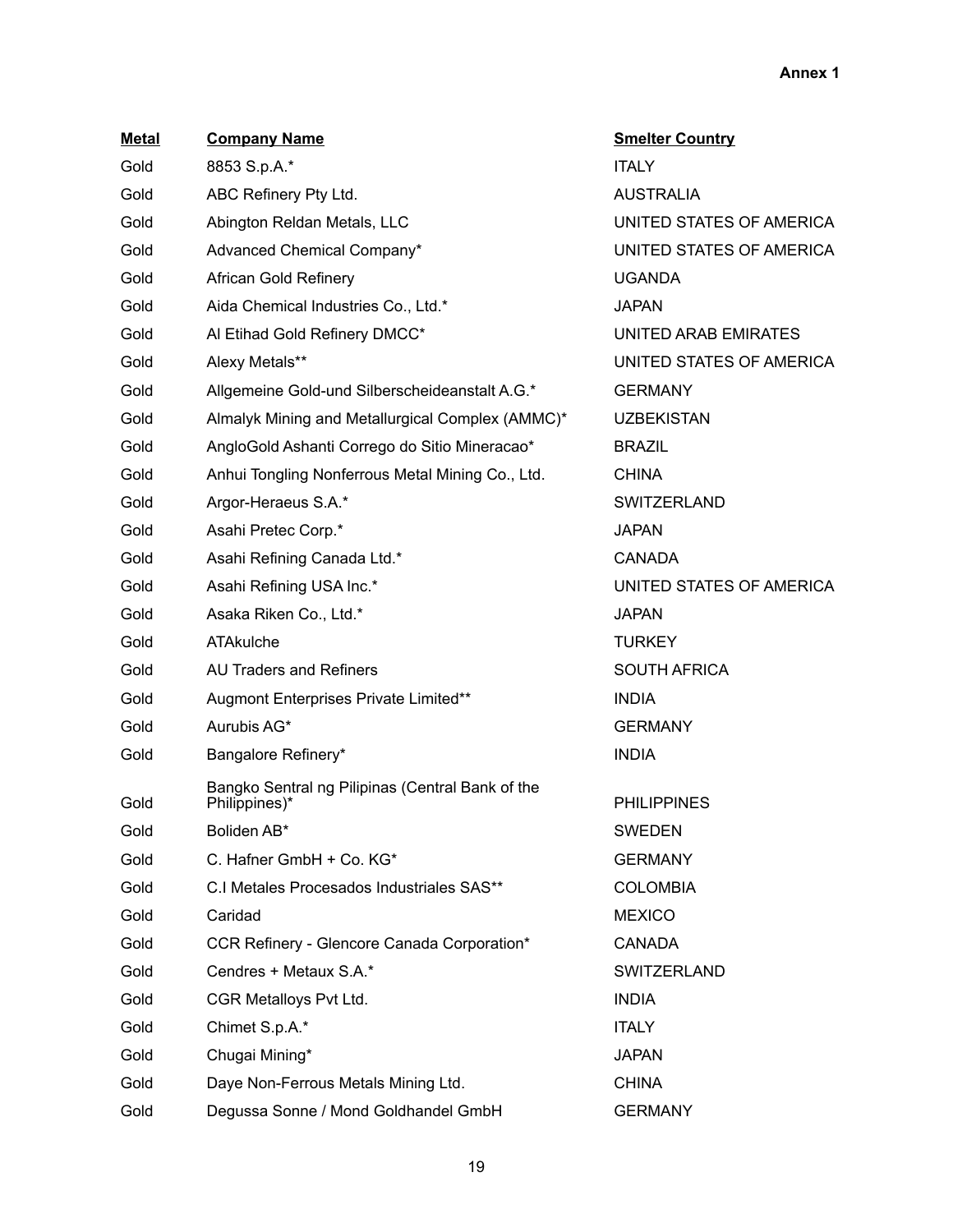| Gold | Dijllah Gold Refinery FZC                                             | UNITED ARAB EMIRATES      |
|------|-----------------------------------------------------------------------|---------------------------|
| Gold | DODUCO Contacts and Refining GmbH*                                    | <b>GERMANY</b>            |
| Gold | Dowa*                                                                 | <b>JAPAN</b>              |
| Gold | DSC (Do Sung Corporation)*                                            | KOREA, REPUBLIC OF        |
| Gold | Eco-System Recycling Co., Ltd. East Plant*                            | <b>JAPAN</b>              |
| Gold | Eco-System Recycling Co., Ltd. North Plant*                           | <b>JAPAN</b>              |
| Gold | Eco-System Recycling Co., Ltd. West Plant*                            | <b>JAPAN</b>              |
| Gold | Ekaterinburg                                                          | <b>RUSSIAN FEDERATION</b> |
| Gold | Emerald Jewel Industry India Limited (Unit 1)                         | India                     |
| Gold | Emerald Jewel Industry India Limited (Unit 2)                         | India                     |
| Gold | Emerald Jewel Industry India Limited (Unit 3)                         | India                     |
| Gold | Emerald Jewel Industry India Limited (Unit 4)                         | India                     |
| Gold | Emirates Gold DMCC*                                                   | UNITED ARAB EMIRATES      |
| Gold | Fidelity Printers and Refiners Ltd.                                   | <b>ZIMBABWE</b>           |
| Gold | Fujairah Gold FZC                                                     | UNITED ARAB EMIRATES      |
| Gold | Geib Refining Corporation*                                            | UNITED STATES OF AMERICA  |
| Gold | <b>Gold Coast Refinery</b>                                            | <b>GHANA</b>              |
| Gold | Gold Refinery of Zijin Mining Group Co., Ltd.*                        | <b>CHINA</b>              |
| Gold | Great Wall Precious Metals Co., Ltd. of CBPM                          | <b>CHINA</b>              |
| Gold | Guangdong Gaoyao Co                                                   | <b>CHINA</b>              |
| Gold | <b>Gujarat Gold Centre**</b>                                          | <b>INDIA</b>              |
| Gold | Guoda Safina High-Tech Environmental Refinery Co.,<br>Ltd.            | <b>CHINA</b>              |
| Gold | Hangzhou Fuchunjiang Smelting Co., Ltd.                               | <b>CHINA</b>              |
| Gold | Heimerle + Meule GmbH*                                                | <b>GERMANY</b>            |
| Gold | Heraeus Metals Hong Kong Ltd.*                                        | <b>CHINA</b>              |
| Gold | Heraeus Precious Metals GmbH & Co. KG*                                | <b>GERMANY</b>            |
| Gold | Hunan Chenzhou Mining Co., Ltd.                                       | <b>CHINA</b>              |
| Gold | Hunan Guiyang yinxing Nonferrous Smelting Co., Ltd.                   | <b>CHINA</b>              |
| Gold | HwaSeong CJ Co., Ltd.                                                 | KOREA, REPUBLIC OF        |
| Gold | Inner Mongolia Qiankun Gold and Silver Refinery Share<br>$Co., Ltd.*$ | <b>CHINA</b>              |
| Gold | <b>International Precious Metal Refiners</b>                          | UNITED ARAB EMIRATES      |
| Gold | Ishifuku Metal Industry Co., Ltd.*                                    | <b>JAPAN</b>              |
| Gold | Istanbul Gold Refinery*                                               | <b>TURKEY</b>             |
| Gold | Italpreziosi*                                                         | <b>ITALY</b>              |
| Gold | <b>JALAN &amp; Company</b>                                            | <b>INDIA</b>              |
| Gold | Japan Mint*                                                           | <b>JAPAN</b>              |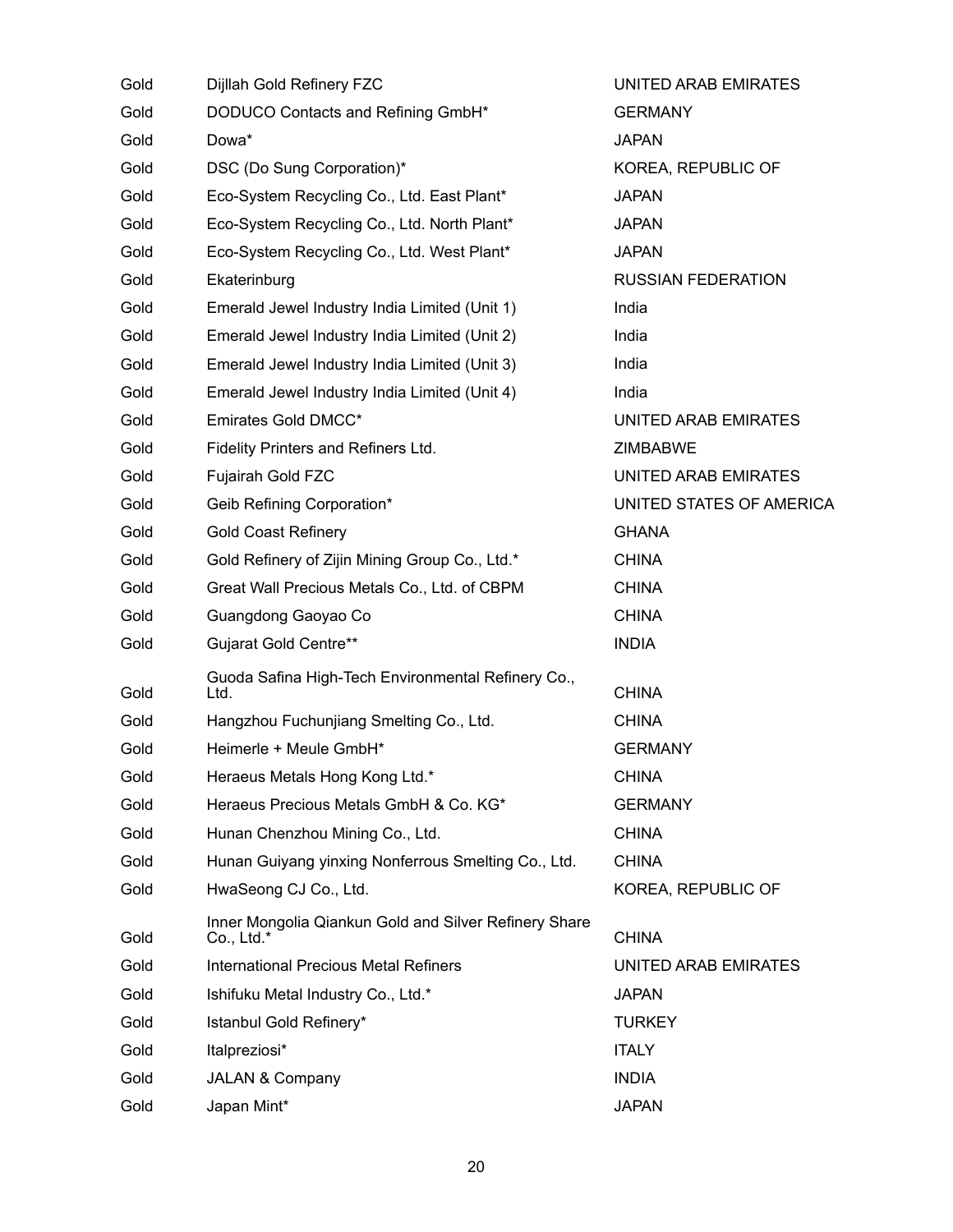| Gold | Jiangxi Copper Co., Ltd.*                    |
|------|----------------------------------------------|
| Gold | <b>JSC Uralelectromed*</b>                   |
| Gold | JX Nippon Mining & Metals Co., Ltd.*         |
| Gold | K.A. Rasmussen                               |
| Gold | Kaloti Precious Metals                       |
| Gold | Kazakhmys Smelting LLC                       |
| Gold | Kazzinc*                                     |
| Gold | Kennecott Utah Copper LLC*                   |
| Gold | KGHM Polska Miedz Spolka Akcyjna*            |
| Gold | Kojima Chemicals Co., Ltd.*                  |
| Gold | Korea Zinc Co., Ltd.*                        |
| Gold | Kundan Care Products Ltd.                    |
| Gold | Kyrgyzaltyn JSC                              |
| Gold | Kyshtym Copper-Electrolytic Plant ZAO        |
| Gold | L'azurde Company For Jewelry                 |
| Gold | Lingbao Gold Co., Ltd.                       |
| Gold | Lingbao Jinyuan Tonghui Refinery Co., Ltd.   |
| Gold | L'Orfebre S.A.*                              |
| Gold | LS-NIKKO Copper Inc.*                        |
| Gold | LT Metal Ltd.*                               |
| Gold | Luoyang Zijin Yinhui Gold Refinery Co., Ltd. |
| Gold | Marsam Metals*                               |
| Gold | Materion*                                    |
| Gold | Matsuda Sangyo Co., Ltd.*                    |
| Gold | <b>MD Overseas</b>                           |
| Gold | Metal Concentrators SA (Pty) Ltd.*           |
| Gold | Metallix Refining Inc.                       |
| Gold | Metalor Technologies (Hong Kong) Ltd.*       |
| Gold | Metalor Technologies (Singapore) Pte., Ltd.* |
| Gold | Metalor Technologies (Suzhou) Ltd.*          |
| Gold | Metalor Technologies S.A.*                   |
| Gold | Metalor USA Refining Corporation*            |
| Gold | Metalurgica Met-Mex Penoles S.A. De C.V.*    |
| Gold | Mitsubishi Materials Corporation*            |
| Gold | Mitsui Mining and Smelting Co., Ltd.*        |
| Gold | MMTC-PAMP India Pvt., Ltd.*                  |
| Gold | Modeltech Sdn Bhd                            |
| Gold | Morris and Watson                            |

 UNITED ARAB EMIRATES UNITED STATES OF AMERICA KOREA, REPUBLIC OF SAUDI ARABIA KOREA, REPUBLIC OF KOREA, REPUBLIC OF UNITED STATES OF AMERICA SOUTH AFRICA UNITED STATES OF AMERICA UNITED STATES OF AMERICA NEW ZEALAND CHINA RUSSIAN FEDERATION JAPAN **NORWAY** KAZAKHSTAN KAZAKHSTAN POLAND JAPAN INDIA KYRGYZSTAN RUSSIAN FEDERATION CHINA CHINA ANDORRA CHINA BRAZIL JAPAN India CHINA **SINGAPORE** CHINA SWITZERLAND **MEXICO** JAPAN JAPAN INDIA MALAYSIA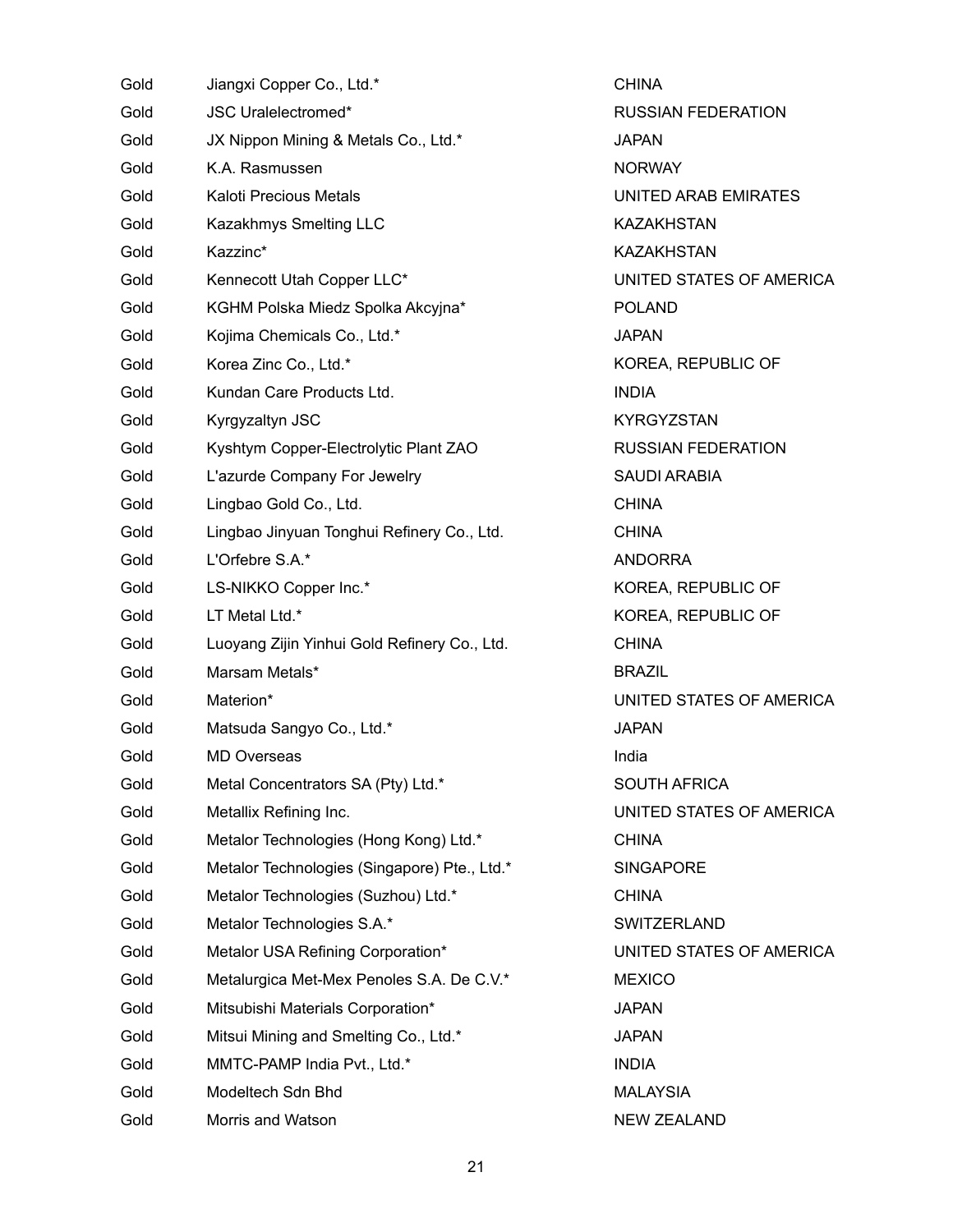| Gold | Moscow Special Alloys Processing Plant*                                         | <b>RUSSIAN FEDERATION</b> |
|------|---------------------------------------------------------------------------------|---------------------------|
| Gold | Nadir Metal Rafineri San. Ve Tic. A.S.*                                         | <b>TURKEY</b>             |
| Gold | Navoi Mining and Metallurgical Combinat*                                        | <b>UZBEKISTAN</b>         |
| Gold | NH Recytech Company*                                                            | KOREA, REPUBLIC OF        |
| Gold | Nihon Material Co., Ltd.*                                                       | <b>JAPAN</b>              |
| Gold | Ogussa Osterreichische Gold- und Silber-Scheideanstalt<br>GmbH <sup>*</sup>     | <b>AUSTRIA</b>            |
| Gold | Ohura Precious Metal Industry Co., Ltd.*                                        | <b>JAPAN</b>              |
| Gold | OJSC "The Gulidov Krasnoyarsk Non-Ferrous Metals<br>Plant" (OJSC Krastsvetmet)* | <b>RUSSIAN FEDERATION</b> |
| Gold | OJSC Novosibirsk Refinery*                                                      | <b>RUSSIAN FEDERATION</b> |
| Gold | PAMP S.A.*                                                                      | SWITZERLAND               |
| Gold | Pease & Curren                                                                  | UNITED STATES OF AMERICA  |
| Gold | Penglai Penggang Gold Industry Co., Ltd.                                        | <b>CHINA</b>              |
| Gold | Planta Recuperadora de Metales SpA*                                             | <b>CHILE</b>              |
| Gold | Prioksky Plant of Non-Ferrous Metals*                                           | <b>RUSSIAN FEDERATION</b> |
| Gold | PT Aneka Tambang (Persero) Tbk*                                                 | <b>INDONESIA</b>          |
| Gold | PX Precinox S.A.*                                                               | <b>SWITZERLAND</b>        |
| Gold | QG Refining, LLC                                                                | UNITED STATES OF AMERICA  |
| Gold | Rand Refinery (Pty) Ltd.*                                                       | <b>SOUTH AFRICA</b>       |
| Gold | Refinery of Seemine Gold Co., Ltd.                                              | <b>CHINA</b>              |
| Gold | REMONDIS PMR B.V.*                                                              | <b>NETHERLANDS</b>        |
| Gold | Royal Canadian Mint*                                                            | <b>CANADA</b>             |
| Gold | SAAMP*                                                                          | <b>FRANCE</b>             |
| Gold | Sabin Metal Corp.                                                               | UNITED STATES OF AMERICA  |
| Gold | Safimet S.p.A*                                                                  | <b>ITALY</b>              |
| Gold | SAFINA A.S.*                                                                    | <b>CZECHIA</b>            |
| Gold | Sai Refinery                                                                    | <b>INDIA</b>              |
| Gold | Samduck Precious Metals*                                                        | KOREA, REPUBLIC OF        |
| Gold | Samwon Metals Corp.                                                             | KOREA, REPUBLIC OF        |
| Gold | Sancus ZFS (L'Orfebre, SA)**                                                    | <b>COLOMBIA</b>           |
| Gold | SAXONIA Edelmetalle GmbH*                                                       | <b>GERMANY</b>            |
| Gold | Sellem Industries Ltd.                                                          | Mauritania                |
| Gold | SEMPSA Joyeria Plateria S.A.*                                                   | <b>SPAIN</b>              |
| Gold | Shandong Humon Smelting Co., Ltd.                                               | <b>CHINA</b>              |
| Gold | Shandong Tarzan Bio-Gold Industry Co., Ltd.                                     | <b>CHINA</b>              |
| Gold | Shandong Zhaojin Gold & Silver Refinery Co., Ltd.*                              | <b>CHINA</b>              |
| Gold | Shenzhen Zhonghenglong Real Industry Co., Ltd.                                  | <b>CHINA</b>              |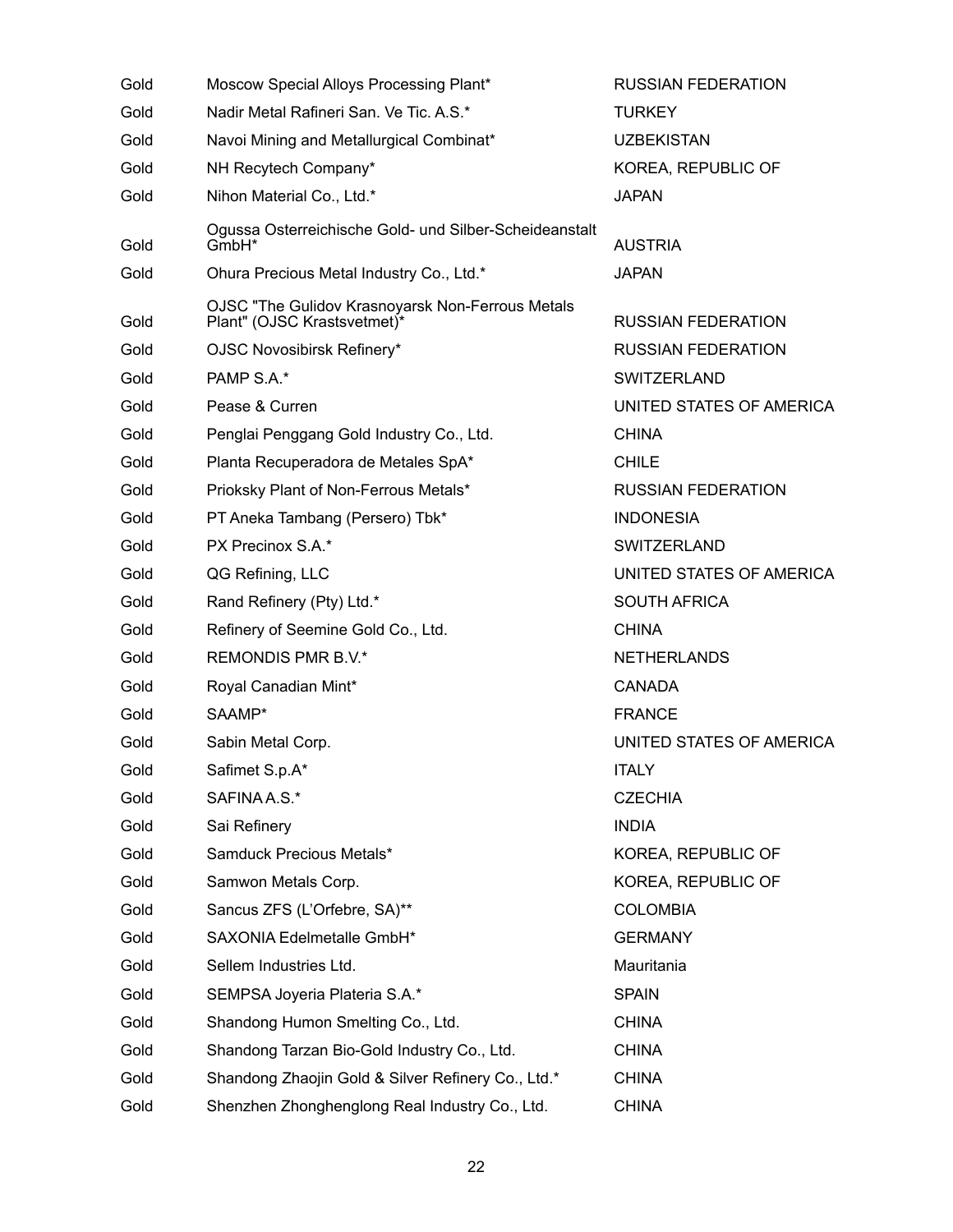| Gold     | Shirpur Gold Refinery Ltd.                                              | <b>INDIA</b>              |
|----------|-------------------------------------------------------------------------|---------------------------|
| Gold     | Sichuan Tianze Precious Metals Co., Ltd.*                               | <b>CHINA</b>              |
| Gold     | Singway Technology Co., Ltd.*                                           | TAIWAN, PROVINCE OF CHINA |
|          | SOE Shyolkovsky Factory of Secondary Precious                           |                           |
| Gold     | Metals*                                                                 | <b>RUSSIAN FEDERATION</b> |
| Gold     | Solar Applied Materials Technology Corp.*                               | TAIWAN, PROVINCE OF CHINA |
| Gold     | Sovereign Metals                                                        | <b>INDIA</b>              |
| Gold     | State Research Institute Center for Physical Sciences<br>and Technology | <b>LITHUANIA</b>          |
| Gold     | Sudan Gold Refinery                                                     | <b>SUDAN</b>              |
| Gold     | Sumitomo Metal Mining Co., Ltd.*                                        | <b>JAPAN</b>              |
| Gold     | SungEel HiMetal Co., Ltd.*                                              | KOREA, REPUBLIC OF        |
| Gold     | Super Dragon Technology Co., Ltd.                                       | TAIWAN, PROVINCE OF CHINA |
| Gold     | $TC.A S.p.A*$                                                           | <b>ITALY</b>              |
| Gold     | Tanaka Kikinzoku Kogyo K.K.*                                            | <b>JAPAN</b>              |
| Gold     | The Refinery of Shandong Gold Mining Co., Ltd.*                         | <b>CHINA</b>              |
| Gold     | Tokuriki Honten Co., Ltd.*                                              | <b>JAPAN</b>              |
| Gold     | Tony Goetz NV                                                           | <b>BELGIUM</b>            |
| Gold     | TOO Tau-Ken-Altyn*                                                      | KAZAKHSTAN                |
| Gold     | Torecom*                                                                | KOREA, REPUBLIC OF        |
| Gold     | Umicore Precious Metals Thailand*                                       | <b>THAILAND</b>           |
| Gold     | Umicore S.A. Business Unit Precious Metals Refining*                    | <b>BELGIUM</b>            |
| Gold     | United Precious Metal Refining, Inc.*                                   | UNITED STATES OF AMERICA  |
| Gold     | Valcambi S.A.*                                                          | <b>SWITZERLAND</b>        |
| Gold     | Value Trading                                                           | <b>BELGIUM</b>            |
| Gold     | WEEEREFINING**                                                          | <b>FRANCE</b>             |
| Gold     | Western Australian Mint (T/a The Perth Mint)*                           | <b>AUSTRALIA</b>          |
| Gold     | WIELAND Edelmetalle GmbH*                                               | <b>GERMANY</b>            |
| Gold     | Yamakin Co., Ltd.*                                                      | <b>JAPAN</b>              |
| Gold     | Yokohama Metal Co., Ltd.*                                               | JAPAN                     |
| Gold     | Yunnan Copper Industry Co., Ltd.                                        | <b>CHINA</b>              |
| Gold     | Zhongyuan Gold Smelter of Zhongjin Gold Corporation*                    | <b>CHINA</b>              |
| Tantalum | Changsha South Tantalum Niobium Co., Ltd.*                              | <b>CHINA</b>              |
| Tantalum | D Block Metals, LLC*                                                    | UNITED STATES OF AMERICA  |
| Tantalum | Exotech Inc.*                                                           | UNITED STATES OF AMERICA  |
| Tantalum | <b>F&amp;X Electro-Materials Ltd.*</b>                                  | <b>CHINA</b>              |
| Tantalum | FIR Metals & Resource Ltd.*                                             | <b>CHINA</b>              |
| Tantalum | Global Advanced Metals Aizu*                                            | <b>JAPAN</b>              |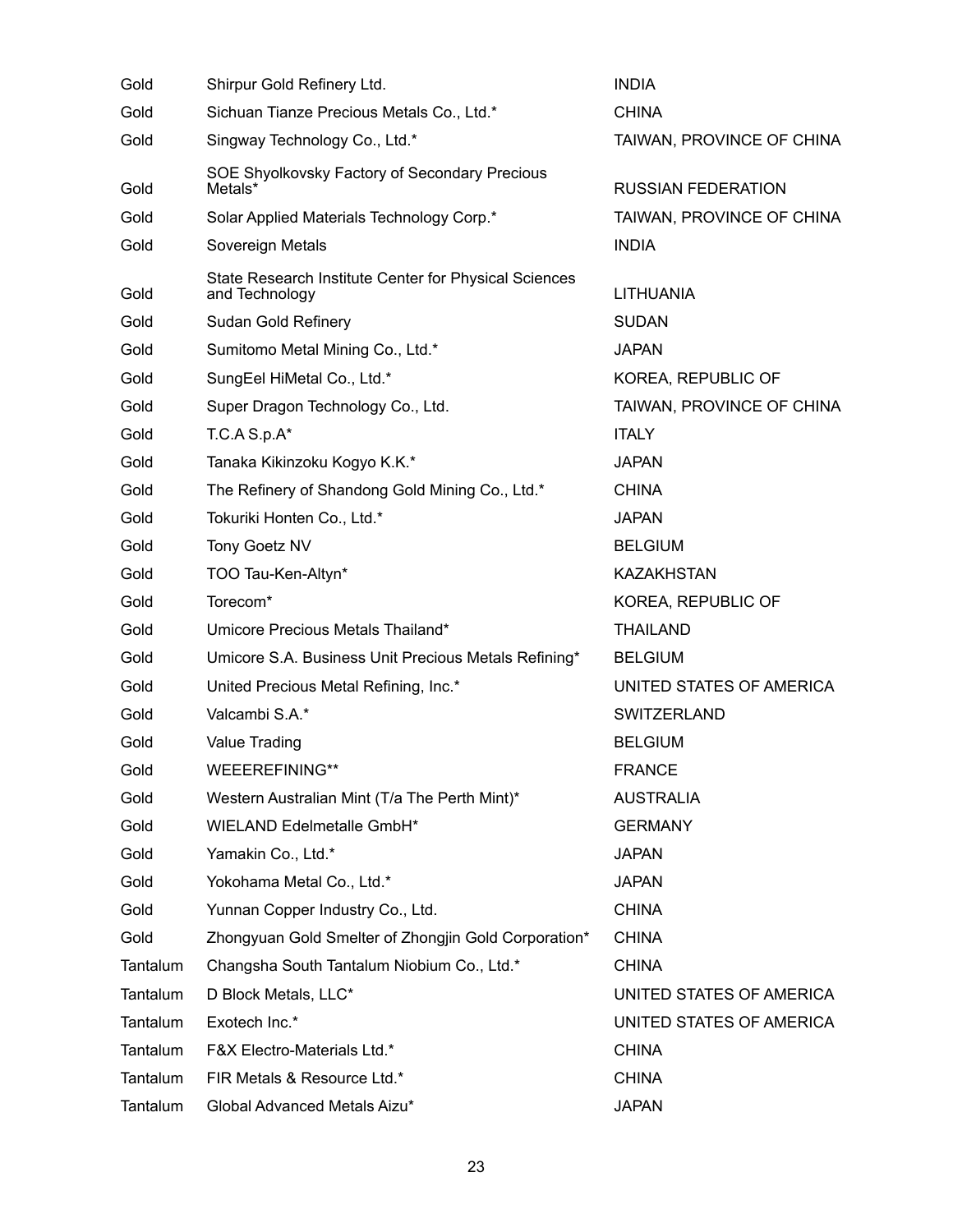| Tantalum | Global Advanced Metals Boyertown*                                                 | UNITED STATES OF AMERICA  |
|----------|-----------------------------------------------------------------------------------|---------------------------|
| Tantalum | Guangdong Zhiyuan New Material Co., Ltd.*                                         | <b>CHINA</b>              |
| Tantalum | H.C. Starck Co., Ltd.*                                                            | <b>THAILAND</b>           |
| Tantalum | H.C. Starck Hermsdorf GmbH*                                                       | <b>GERMANY</b>            |
| Tantalum | H.C. Starck Inc.*                                                                 | UNITED STATES OF AMERICA  |
| Tantalum | H.C. Starck Ltd.*                                                                 | <b>JAPAN</b>              |
| Tantalum | H.C. Starck Smelting GmbH & Co. KG*                                               | <b>GERMANY</b>            |
| Tantalum | H.C. Starck Tantalum and Niobium GmbH*                                            | <b>GERMANY</b>            |
| Tantalum | Hengyang King Xing Lifeng New Materials Co., Ltd.*                                | <b>CHINA</b>              |
| Tantalum | Jiangxi Dinghai Tantalum & Niobium Co., Ltd.*                                     | <b>CHINA</b>              |
| Tantalum | Jiangxi Tuohong New Raw Material*                                                 | <b>CHINA</b>              |
| Tantalum | JiuJiang JinXin Nonferrous Metals Co., Ltd.*                                      | <b>CHINA</b>              |
| Tantalum | Jiujiang Tanbre Co., Ltd.*                                                        | <b>CHINA</b>              |
| Tantalum | Jiujiang Zhongao Tantalum & Niobium Co., Ltd.*                                    | <b>CHINA</b>              |
| Tantalum | <b>KEMET Blue Metals*</b>                                                         | <b>MEXICO</b>             |
| Tantalum | LSM Brasil S.A.*                                                                  | <b>BRAZIL</b>             |
| Tantalum | Metallurgical Products India Pvt., Ltd.*                                          | <b>INDIA</b>              |
| Tantalum | Mineracao Taboca S.A.*                                                            | <b>BRAZIL</b>             |
| Tantalum | Mitsui Mining and Smelting Co., Ltd.*                                             | <b>JAPAN</b>              |
| Tantalum | Ningxia Orient Tantalum Industry Co., Ltd.*                                       | <b>CHINA</b>              |
| Tantalum | NPM Silmet AS*                                                                    | <b>ESTONIA</b>            |
| Tantalum | QuantumClean*                                                                     | UNITED STATES OF AMERICA  |
| Tantalum | Resind Industria e Comercio Ltda.*                                                | <b>BRAZIL</b>             |
| Tantalum | RFH Tantalum Smeltery Co., Ltd./Yanling Jincheng<br>Tantalum & Niobium Co., Ltd.* | <b>CHINA</b>              |
| Tantalum | RFH Yancheng Jinye New Material Technology Co., Ltd.*                             | <b>CHINA</b>              |
| Tantalum | Solikamsk Magnesium Works OAO*                                                    | <b>RUSSIAN FEDERATION</b> |
| Tantalum | Taki Chemical Co., Ltd.*                                                          | <b>JAPAN</b>              |
| Tantalum | Telex Metals*                                                                     | UNITED STATES OF AMERICA  |
| Tantalum | Ulba Metallurgical Plant JSC*                                                     | <b>KAZAKHSTAN</b>         |
| Tantalum | XinXing HaoRong Electronic Material Co., Ltd.*                                    | <b>CHINA</b>              |
| Tin      | Alpha*                                                                            | UNITED STATES OF AMERICA  |
| Tin      | An Vinh Joint Stock Mineral Processing Company                                    | <b>VIET NAM</b>           |
| Tin      | Chenzhou Yunxiang Mining and Metallurgy Co., Ltd.*                                | <b>CHINA</b>              |
| Tin      | Chifeng Dajingzi Tin Industry Co., Ltd.*                                          | <b>CHINA</b>              |
| Tin      | China Tin Group Co., Ltd.*                                                        | <b>CHINA</b>              |
| Tin      | CRM Fundicao De Metais E Comercio De Equipamentos<br>Eletronicos Do Brasil Ltda** | <b>BRAZIL</b>             |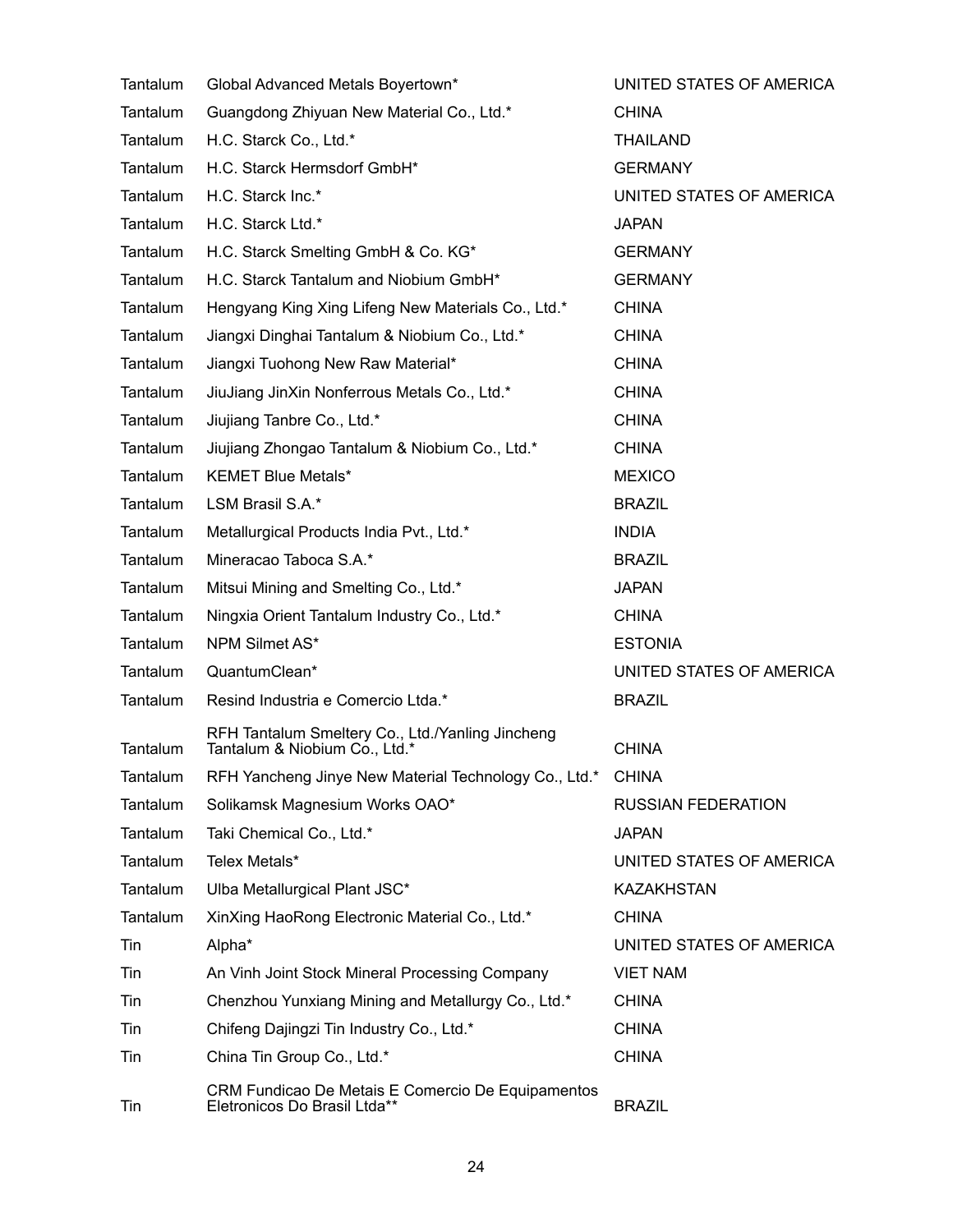| Tin | <b>CRM Synergies**</b>                                                                   | <b>SPAIN</b>                               |
|-----|------------------------------------------------------------------------------------------|--------------------------------------------|
| Tin | CV Venus Inti Perkasa**                                                                  | <b>INDONESIA</b>                           |
| Tin | Dongguan CiEXPO Environmental Engineering Co., Ltd.                                      | <b>CHINA</b>                               |
| Tin | Dowa*                                                                                    | <b>JAPAN</b>                               |
| Tin | Electro-Mechanical Facility of the Cao Bang Minerals &<br>Metallurgy Joint Stock Company | <b>VIET NAM</b>                            |
| Tin | EM Vinto*                                                                                | <b>BOLIVIA (PLURINATIONAL</b><br>STATE OF) |
| Tin | Estanho de Rondonia S.A.**                                                               | <b>BRAZIL</b>                              |
| Tin | Fabrica Auricchio Industria e Comercio Ltda.*                                            | <b>BRAZIL</b>                              |
| Tin | Fenix Metals*                                                                            | <b>POLAND</b>                              |
| Tin | Gejiu City Fuxiang Industry and Trade Co., Ltd.                                          | <b>CHINA</b>                               |
| Tin | Gejiu Kai Meng Industry and Trade LLC*                                                   | <b>CHINA</b>                               |
| Tin | Gejiu Non-Ferrous Metal Processing Co., Ltd.*                                            | <b>CHINA</b>                               |
| Tin | Gejiu Yunxin Nonferrous Electrolysis Co., Ltd.*                                          | <b>CHINA</b>                               |
| Tin | Gejiu Zili Mining And Metallurgy Co., Ltd.*                                              | <b>CHINA</b>                               |
| Tin | Guangdong Hanhe Non-Ferrous Metal Co., Ltd.*                                             | <b>CHINA</b>                               |
| Tin | HuiChang Hill Tin Industry Co., Ltd.*                                                    | <b>CHINA</b>                               |
| Tin | Jiangxi New Nanshan Technology Ltd.*                                                     | <b>CHINA</b>                               |
| Tin | Luna Smelter, Ltd.*                                                                      | <b>RWANDA</b>                              |
| Tin | Ma'anshan Weitai Tin Co., Ltd.*                                                          | <b>CHINA</b>                               |
| Tin | Magnu's Minerais Metais e Ligas Ltda.*                                                   | <b>BRAZIL</b>                              |
| Tin | Malaysia Smelting Corporation (MSC)*                                                     | <b>MALAYSIA</b>                            |
| Tin | Melt Metais e Ligas S.A.*                                                                | <b>BRAZIL</b>                              |
| Tin | Metallic Resources, Inc.*                                                                | UNITED STATES OF AMERICA                   |
| Tin | Metallo Belgium N.V.*                                                                    | <b>BELGIUM</b>                             |
| Tin | Metallo Spain S.L.U.*                                                                    | <b>SPAIN</b>                               |
| Tin | Mineracao Taboca S.A.*                                                                   | <b>BRAZIL</b>                              |
| Tin | Mining and processing tin-tungsten ore Giang Son - VQB<br>Co., Ltd.                      | <b>VIET NAM</b>                            |
| Tin | Minsur*                                                                                  | PERU                                       |
| Tin | Mitsubishi Materials Corporation*                                                        | <b>JAPAN</b>                               |
| Tin | Modeltech Sdn Bhd                                                                        | <b>MALAYSIA</b>                            |
| Tin | Nghe Tinh Non-Ferrous Metals Joint Stock Company                                         | <b>VIET NAM</b>                            |
| Tin | Novosibirsk Processing Plant Ltd.**                                                      | <b>RUSSIAN FEDERATION</b>                  |
| Tin | O.M. Manufacturing (Thailand) Co., Ltd.*                                                 | <b>THAILAND</b>                            |
| Tin | O.M. Manufacturing Philippines, Inc.*                                                    | <b>PHILIPPINES</b>                         |
| Tin | Operaciones Metalurgicas S.A.*                                                           | <b>BOLIVIA (PLURINATIONAL</b><br>STATE OF) |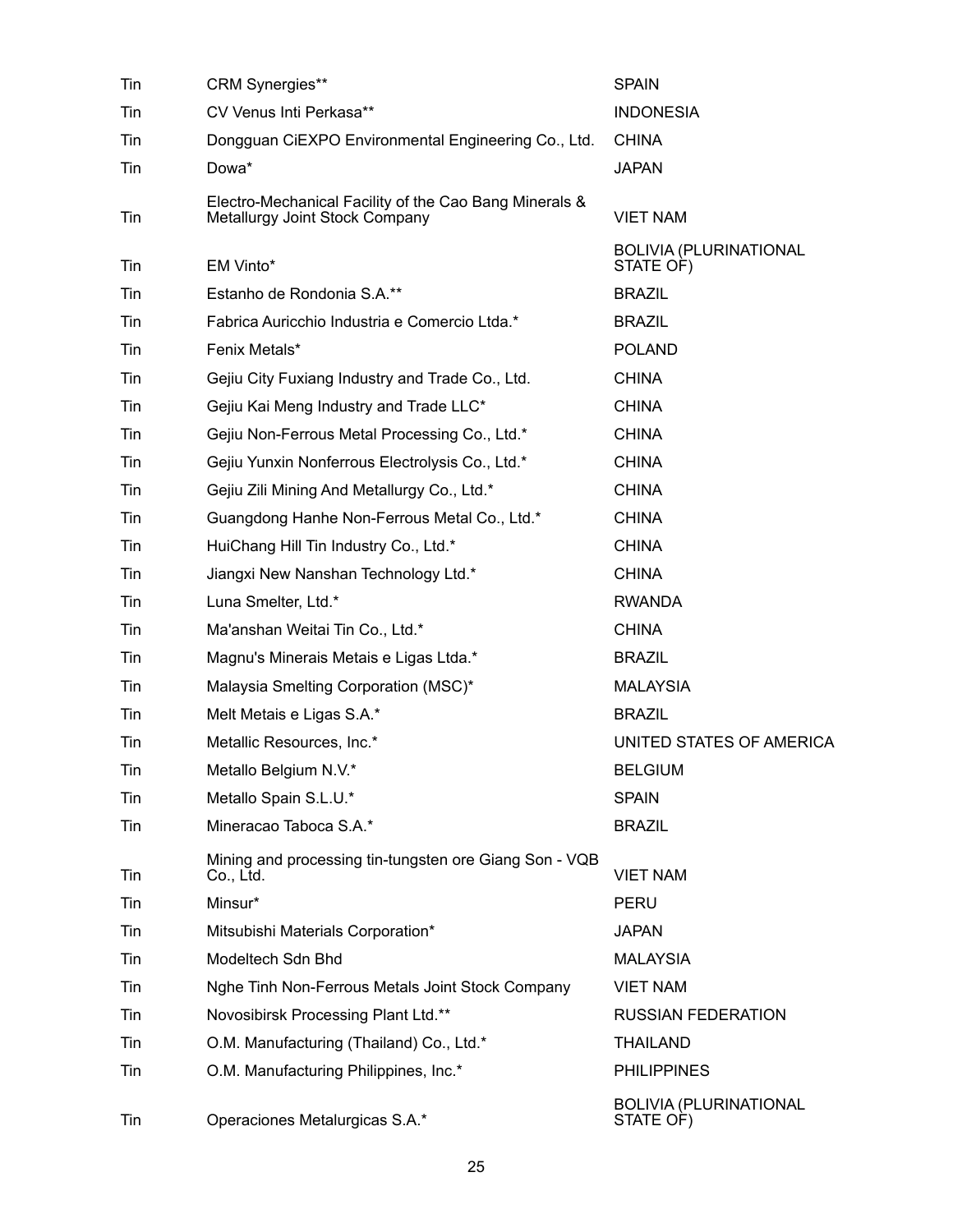| Tin | Pongpipat Company Limited                          | <b>MYANMAR</b>            |
|-----|----------------------------------------------------|---------------------------|
| Tin | Precious Minerals and Smelting Limited             | <b>INDIA</b>              |
| Tin | PT Artha Cipta Langgeng*                           | <b>INDONESIA</b>          |
| Tin | PT ATD Makmur Mandiri Jaya*                        | <b>INDONESIA</b>          |
| Tin | PT Babel Inti Perkasa*                             | <b>INDONESIA</b>          |
| Tin | PT Babel Surya Alam Lestari*                       | <b>INDONESIA</b>          |
| Tin | PT Bangka Serumpun*                                | <b>INDONESIA</b>          |
| Tin | PT Belitung Industri Sejahtera                     | <b>INDONESIA</b>          |
| Tin | PT Bukit Timah**                                   | <b>INDONESIA</b>          |
| Tin | PT Cipta Persada Mulia**                           | <b>INDONESIA</b>          |
| Tin | PT Masbro Alam Stania**                            | <b>INDONESIA</b>          |
| Tin | PT Menara Cipta Mulia*                             | <b>INDONESIA</b>          |
| Tin | PT Mitra Stania Prima*                             | <b>INDONESIA</b>          |
| Tin | PT Mitra Sukses Globalindo**                       | <b>INDONESIA</b>          |
| Tin | PT Panca Mega Persada                              | <b>INDONESIA</b>          |
| Tin | PT Prima Timah Utama*                              | <b>INDONESIA</b>          |
| Tin | PT Rajawali Rimba Perkasa*                         | <b>INDONESIA</b>          |
| Tin | PT Refined Bangka Tin*                             | <b>INDONESIA</b>          |
| Tin | PT Sariwiguna Binasentosa*                         | <b>INDONESIA</b>          |
| Tin | PT Stanindo Inti Perkasa*                          | <b>INDONESIA</b>          |
| Tin | PT Sukses Inti Makmur**                            | <b>INDONESIA</b>          |
| Tin | PT Timah Nusantara**                               | <b>INDONESIA</b>          |
| Tin | PT Timah Tbk Kundur*                               | <b>INDONESIA</b>          |
| Tin | PT Timah Tbk Mentok*                               | <b>INDONESIA</b>          |
| Tin | PT Tinindo Inter Nusa*                             | <b>INDONESIA</b>          |
| Tin | PT Tirus Putra Mandiri                             | <b>INDONESIA</b>          |
| Tin | Resind Industria e Comercio Ltda.*                 | <b>BRAZIL</b>             |
| Tin | Rui Da Hung*                                       | TAIWAN, PROVINCE OF CHINA |
| Tin | Soft Metais Ltda.*                                 | <b>BRAZIL</b>             |
| Tin | Super Ligas**                                      | <b>BRAZIL</b>             |
| Tin | Thai Nguyen Mining and Metallurgy Co., Ltd.*       | <b>VIET NAM</b>           |
| Tin | Thaisarco*                                         | <b>THAILAND</b>           |
| Tin | Tin Technology & Refining*                         | UNITED STATES OF AMERICA  |
| Tin | Tuyen Quang Non-Ferrous Metals Joint Stock Company | <b>VIET NAM</b>           |
| Tin | White Solder Metalurgia e Mineracao Ltda.*         | <b>BRAZIL</b>             |
| Tin | Yunnan Chengfeng Non-ferrous Metals Co., Ltd.*     | <b>CHINA</b>              |
| Tin | Yunnan Tin Company Limited**                       | <b>CHINA</b>              |
| Tin | Yunnan Yunfan Non-ferrous Metals Co., Ltd.*        | <b>CHINA</b>              |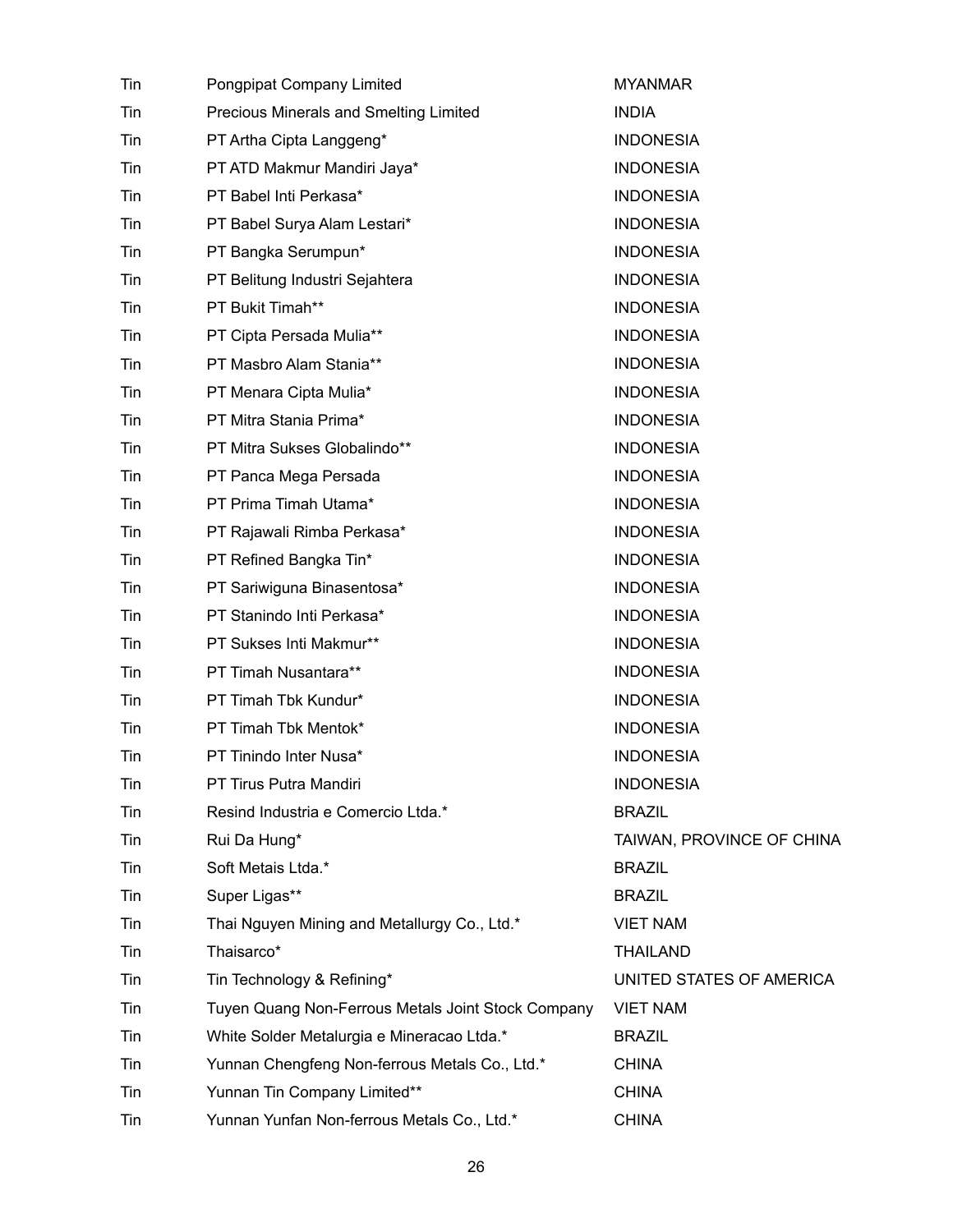| Tungsten | A.L.M.T. Corp.*                                                     | <b>JAPAN</b>              |
|----------|---------------------------------------------------------------------|---------------------------|
| Tungsten | <b>ACL Metais Eireli*</b>                                           | <b>BRAZIL</b>             |
| Tungsten | Albasteel Industria e Comercio de Ligas Para Fundicao<br>$Ltd.*$    | <b>BRAZIL</b>             |
| Tungsten | <b>Artek LLC</b>                                                    | <b>RUSSIAN FEDERATION</b> |
| Tungsten | Asia Tungsten Products Vietnam Ltd.*                                | <b>VIET NAM</b>           |
| Tungsten | Chenzhou Diamond Tungsten Products Co., Ltd.*                       | <b>CHINA</b>              |
| Tungsten | China Molybdenum Tungsten Co., Ltd.*                                | <b>CHINA</b>              |
| Tungsten | Chongyi Zhangyuan Tungsten Co., Ltd.*                               | <b>CHINA</b>              |
| Tungsten | CNMC (Guangxi) PGMA Co., Ltd.                                       | <b>CHINA</b>              |
| Tungsten | Cronimet Brasil Ltda*                                               | <b>BRAZIL</b>             |
| Tungsten | Fujian Ganmin RareMetal Co., Ltd.*                                  | <b>CHINA</b>              |
| Tungsten | Fujian Xinlu Tungsten*                                              | <b>CHINA</b>              |
| Tungsten | Ganzhou Haichuang Tungsten Co., Ltd.*                               | <b>CHINA</b>              |
| Tungsten | Ganzhou Huaxing Tungsten Products Co., Ltd.*                        | <b>CHINA</b>              |
| Tungsten | Ganzhou Jiangwu Ferrotungsten Co., Ltd.*                            | <b>CHINA</b>              |
| Tungsten | Ganzhou Seadragon W & Mo Co., Ltd.*                                 | <b>CHINA</b>              |
| Tungsten | GEM Co., Ltd.**                                                     | <b>CHINA</b>              |
| Tungsten | Global Tungsten & Powders Corp.*                                    | UNITED STATES OF AMERICA  |
| Tungsten | Guangdong Xianglu Tungsten Co., Ltd.*                               | <b>CHINA</b>              |
| Tungsten | H.C. Starck Smelting GmbH & Co. KG*                                 | <b>GERMANY</b>            |
| Tungsten | H.C. Starck Tungsten GmbH*                                          | <b>GERMANY</b>            |
| Tungsten | Hunan Chenzhou Mining Co., Ltd.*                                    | <b>CHINA</b>              |
| Tungsten | Hunan Chunchang Nonferrous Metals Co., Ltd.*                        | <b>CHINA</b>              |
| Tungsten | Hydrometallurg, JSC*                                                | <b>RUSSIAN FEDERATION</b> |
| Tungsten | Japan New Metals Co., Ltd.*                                         | <b>JAPAN</b>              |
| Tungsten | Jiangwu H.C. Starck Tungsten Products Co., Ltd.*                    | <b>CHINA</b>              |
| Tungsten | Jiangxi Gan Bei Tungsten Co., Ltd.*                                 | <b>CHINA</b>              |
| Tungsten | Jiangxi Minmetals Gao'an Non-ferrous Metals Co., Ltd.               | <b>CHINA</b>              |
| Tungsten | Jiangxi Tonggu Non-ferrous Metallurgical & Chemical<br>$Co., Ltd.*$ | <b>CHINA</b>              |
| Tungsten | Jiangxi Xinsheng Tungsten Industry Co., Ltd.*                       | <b>CHINA</b>              |
| Tungsten | Jiangxi Yaosheng Tungsten Co., Ltd.*                                | <b>CHINA</b>              |
| Tungsten | JSC "Kirovgrad Hard Alloys Plant"**                                 | <b>RUSSIAN FEDERATION</b> |
| Tungsten | Kennametal Fallon*                                                  | UNITED STATES OF AMERICA  |
| Tungsten | Kennametal Huntsville*                                              | UNITED STATES OF AMERICA  |
| Tungsten | KGETS Co., Ltd.*                                                    | KOREA, REPUBLIC OF        |
| Tungsten | Lianyou Metals Co., Ltd.*                                           | TAIWAN, PROVINCE OF CHINA |